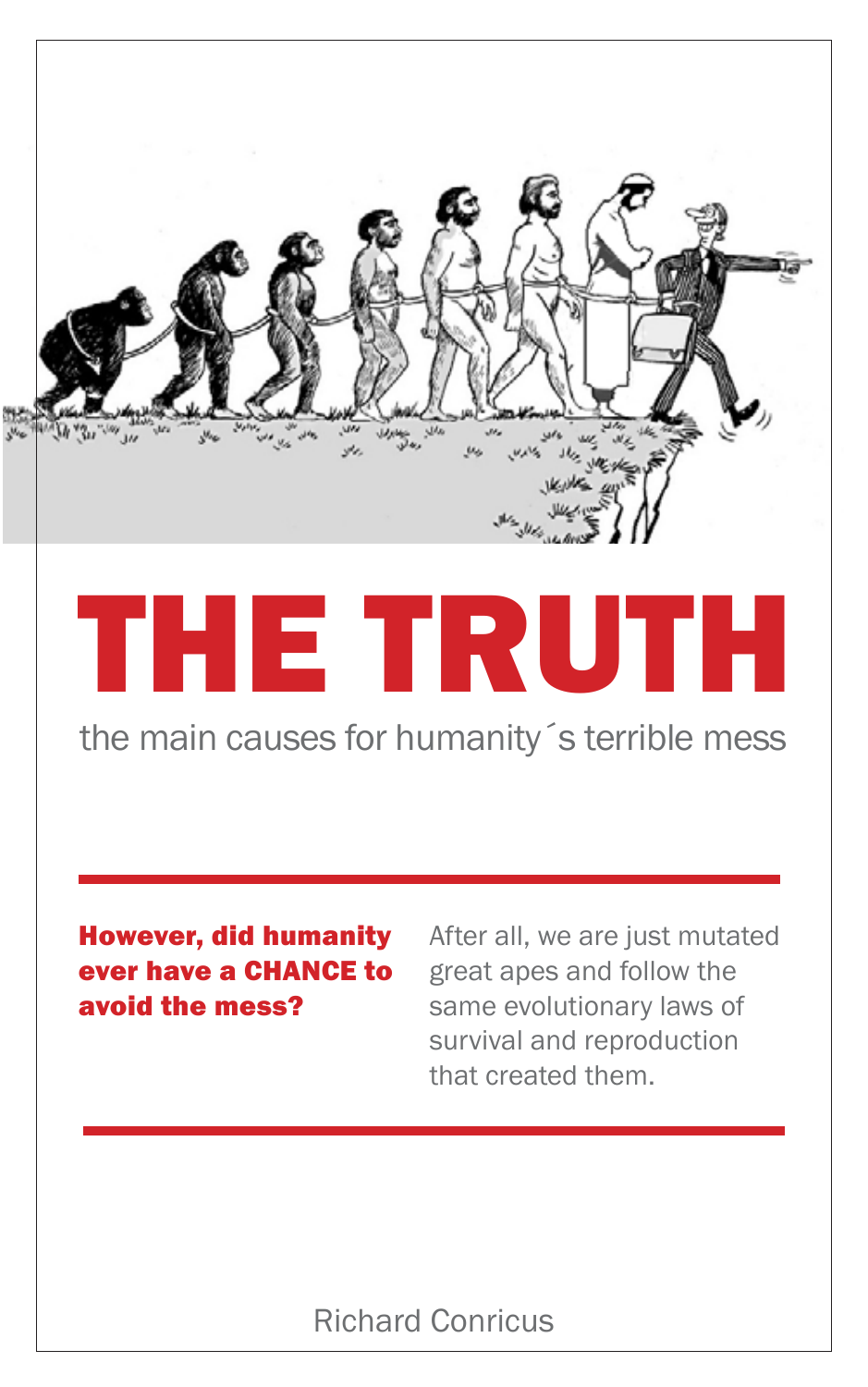Earlier published books by the author:

**EVOLUTIONARY ideas – A short story about why, when and how humans (by all accounts) took the wrong path and almost killed the planet,** ISBN: 978-1502377050, pages: 256, format: 15.24 x 22.86 cm, numen publications, Malmö, Sweden 2013-2020.

**EVOLUTIONENS idéer – en kort berättelse om varför, när och hur människan (av allt att döma) tog fel väg,** 

ISBN: 978-1502322159, sidor: 272, format: 15.24 x 22.86 cm, numen publications, Malmö, 2011-2015.

**Är präststyre på väg tillbaka i Europa?** ISBN: 978-1500654894 sidor: 96, format: 14.0 x 21.5 cm, numen publications, Malmö, 2014-2015.

**From Rio to Quito - A nine weeks photo odyssey in South America,** ISBN: 978-1494742942 sidor: 96, format: 20.3 x 25.4 cm, numen publications, Malmö, Sweden, 2014.

**Locktoner och Tankens Mutation – om godhet istället för religion,** ISBN: 9652229563 sidor: 108, format: 21.0 x 14.8 cm, numen books, Malmö, 1999.

Essays:

**Time to step forward** pages: 14, format: 12,7 x 20,3 cm, numen publications, Malmö, Sweden, 2020.

**Tid att träda fram** sidor: 14, format: 12,7 x 20,3 cm, numen publications, Malmö, Sweden, 2020.

**Silence of the God(s)** and human choices pages: 44, format: 12,7 x 20,3 cm, numen publications, Malmö, Sweden, 2019.

**När gud(arna) tystnar** och människans val, sidor: 48, format: 12,7 x 20,3 cm, numen publications, Malmö, Sweden, 2019.

**FEAR OF GLOBALIZATION**, ISBN: 978-1537716152, pages: 52, format: 12,7 x 20,3 cm, numen publications, Malmö, Sweden, 2016.

**GLOBALISERINGSÅNGEST**, ISBN: 978-1537716152, sidor: 52, format: 12,7 x 20,3 cm, numen publications, Malmö, 2016.

**Hur man tidigt kan upptäcka Prostata Cancer** sidor: 28, format: 12,7 x 20,3 cm,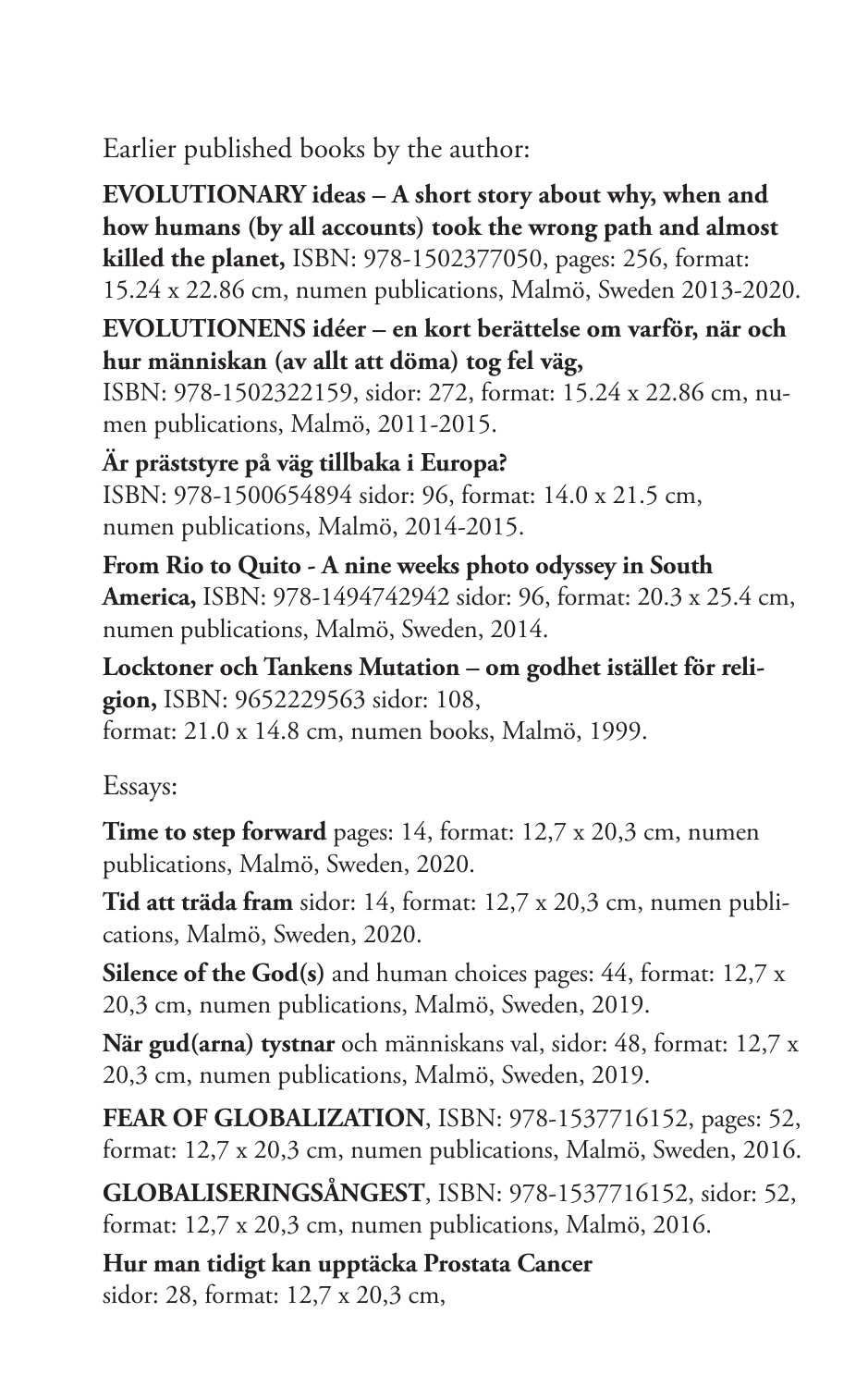## THE TRUTH main causes for humanity´s terrible mess

Essay by Richard Conricus

Copyright Richard Conricus, 2021. Second edition, August 2021. Translation from Swedish original, Richard Conricus. Numen publications, Malmö, Sweden. conricus.com, numen.com. Graphic design and cover, Richard Conricus.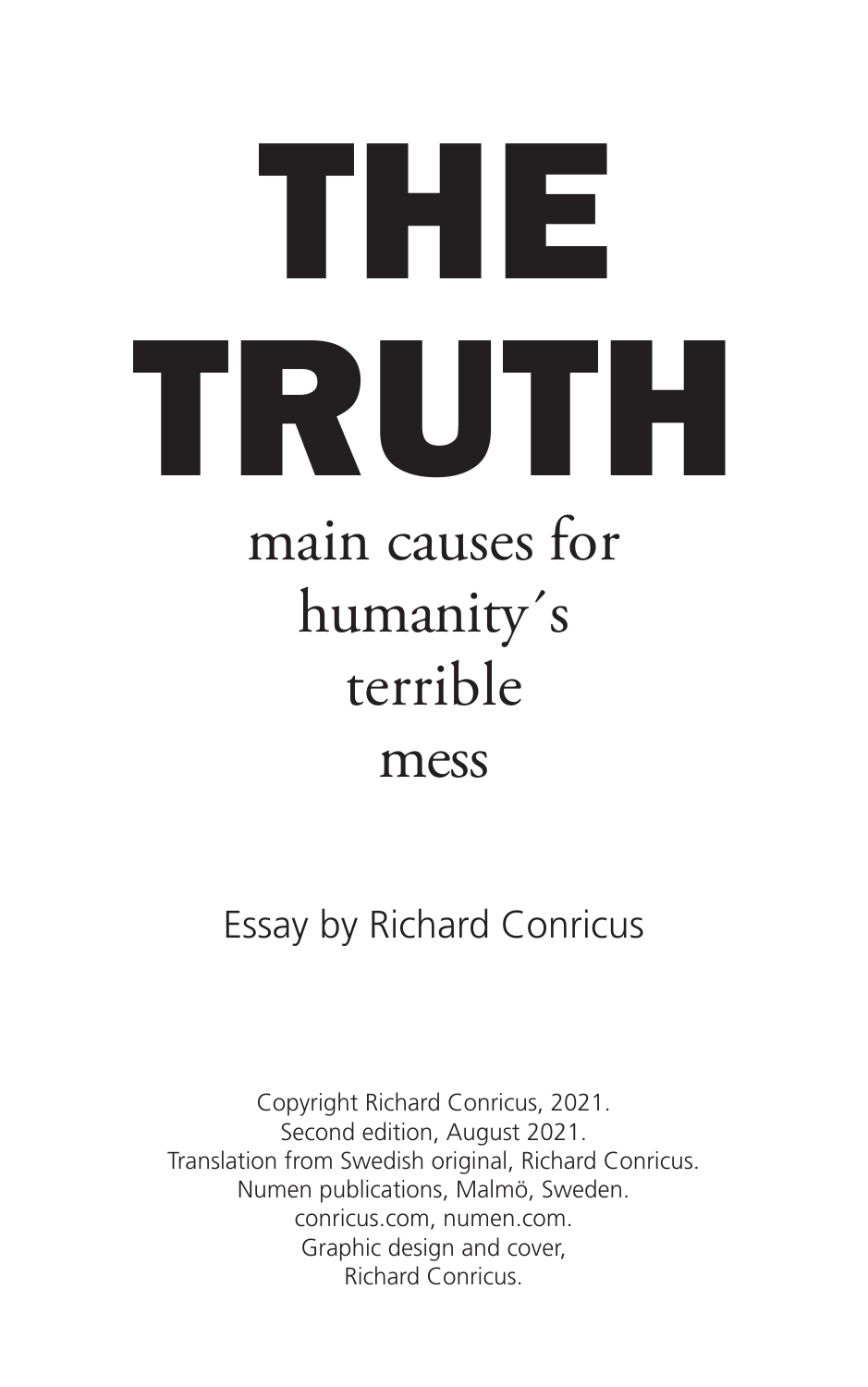#### 4 | THE TRUTH

### Preface

How did humanity end up in today's mess with the alarming climate change and a fanatical faith in Islamic sharia law returning to Afghanistan?

In this essay, I broadly outline how these expressions of human action are connected and why mankind, due to fatal mistakes during thousands of years, is now facing an unprecedented existential crisis that threatens not only all of humanity but all life on earth.

Thanks to the genome project, significant human traits can be traced back millions of years. Science is unequivocal about our close relationship with other primates, especially chimpanzees and bonobos. Once we gain insight into this genealogy, our understanding, handling, and ability to resolve troubling human destructive traits will be so much easier.

I began my research in 1978, among Jerusalem's religious and archaeological scholars to seek knowledge about why man worships God and why women are oppressed, and its impact on the situation in which the world finds itself. In 1999, I published my first essay on the subject, and in 2009, an abbreviated academic thesis in Swedish entitled, "Evanisering - Den sumerisk-akkadiska kvinnobilden kontra kvinnoförtryck i monoteistisk litteratur". Due to an unexpectedly great interest (almost 800 downloads till August 2020 from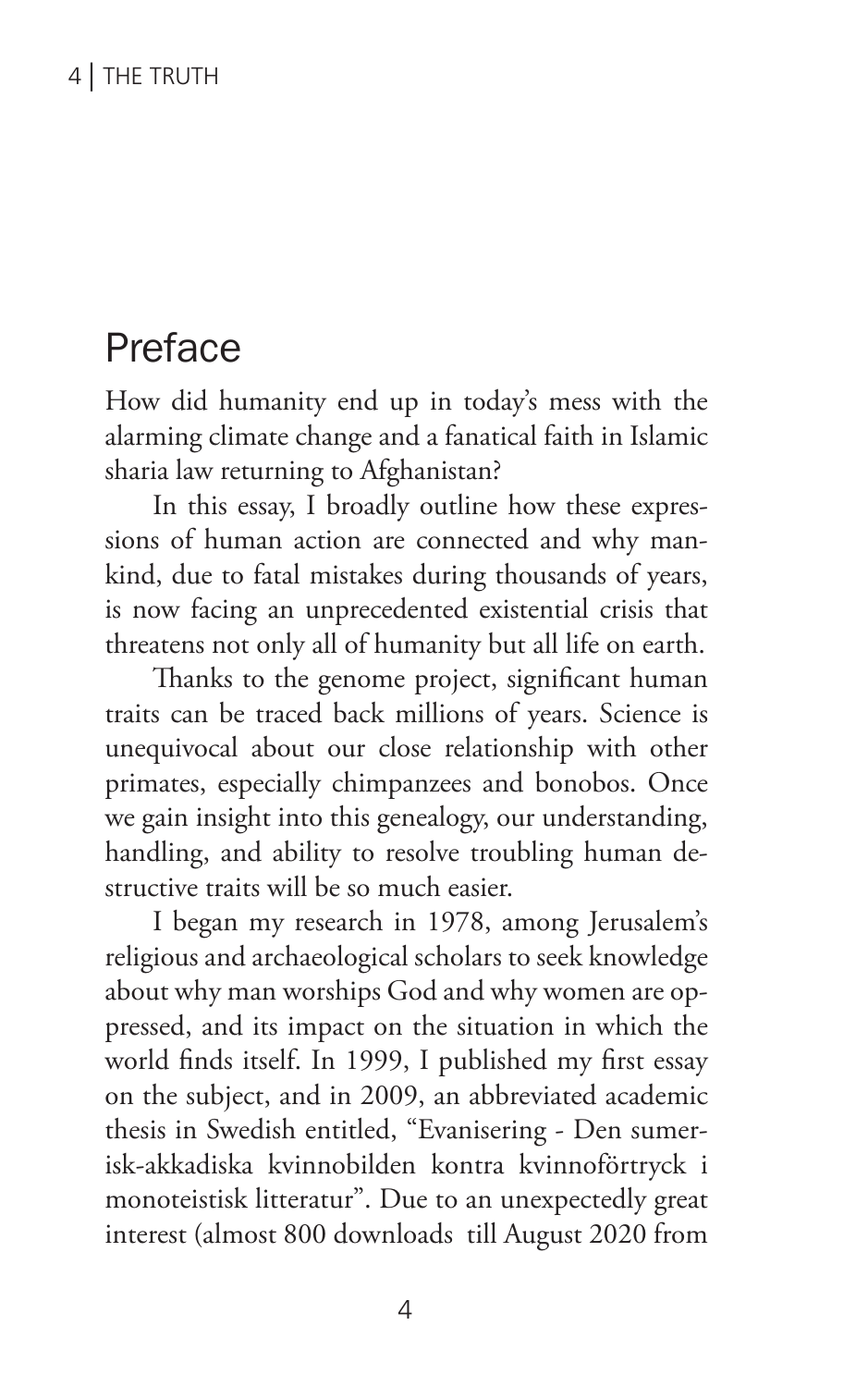all over the world) in the academic Swedish(!) version, I translated it to English in 2020, "Evenisation - The Sumer-Akkadian women figure contra women oppression in monotheistic literature". In 2011, I published all the material and continued until 2020 when the seventh and revised edition of "EVOLUTIONARY ideas - a short story about why, when and how humanity (by all accounts) took the wrong path and almost killed the planet" was published. In between, I wrote a series of essays on different approaches to the problem of worship and oppression of women.

The essay begins with a historical retrospective on worships of gods and the origins of the oppression of women in the Neolithic age 10.000 years ago until about 2200 B.C., the gradual transition to patriarchal rule, followed by discussing the significant hominins' (primates) properties manifested in modern humans and the genealogy of war theology.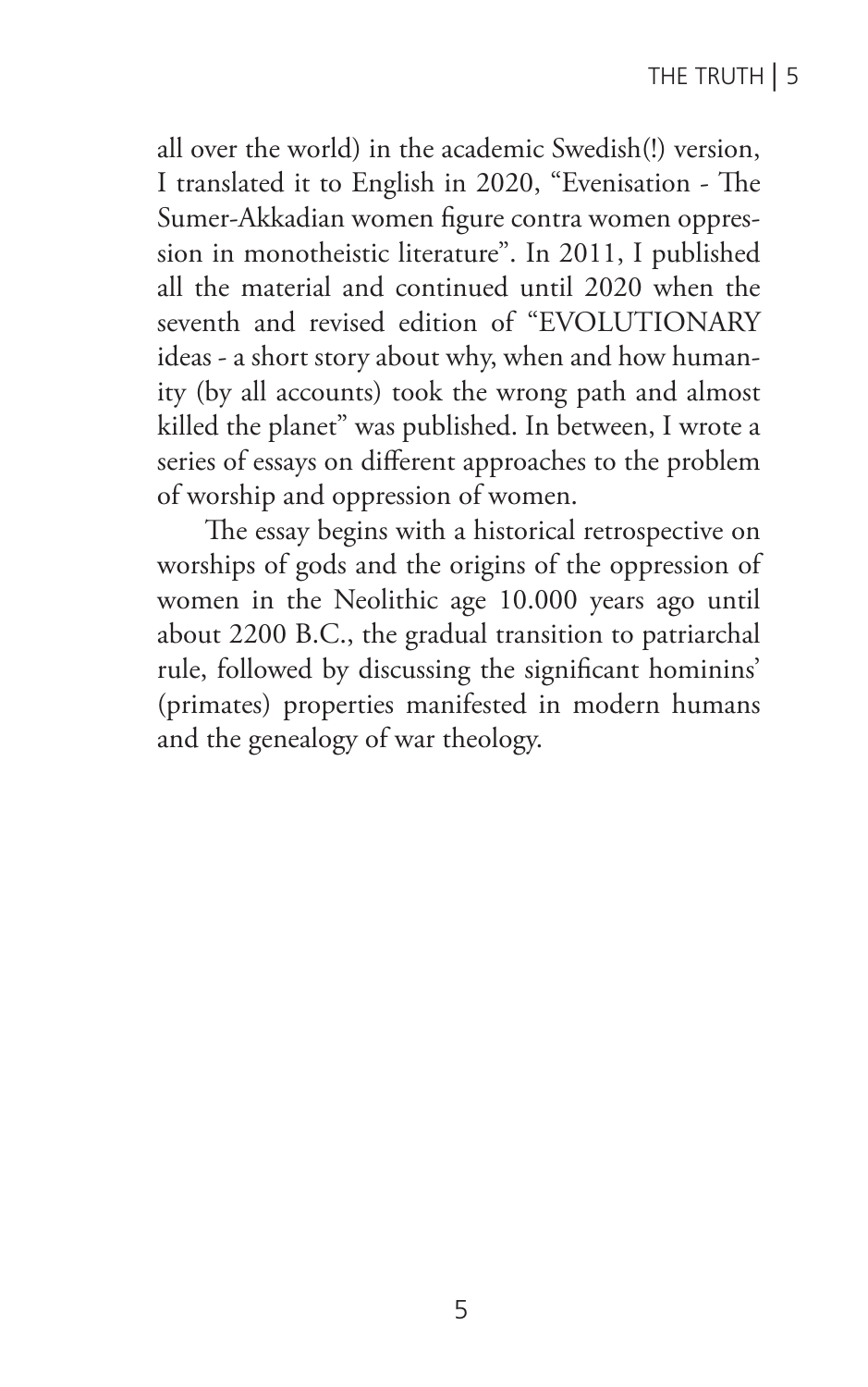## In the beginning God did not exist

Since the first traces of thought started shaping the primitive hominid brains millions of years ago, people have wondered how everything is connected. Who are we? Why do we exist? What is our place in the world, and what is the meaning of life? A world of gods became an explanation model for hominins. Gods were said to have formulated decrees that man should rely on in a godly society, according to absolute laws in the sense and purpose of serving the gods. The problem was that the gods were created for two main reasons; proclaiming the creator(s) as MEN by replacing the Great Mother as a fertility god and, consequently, oppressing women. This essay will tell how it all happened.

In earlier publications, I have argued that WHEN the idea of a higher power emerged is less relevant than the fact that it did so. However, another approach might be more of interest as it can reveal the underlying mechanisms that brought forward the idea of god(s). What event provided the idea of god(s) that fell on fertile grounds, that is to say, the idea fitted human concepts?

It might come as a surprise that the god(s) entered the human realm of thoughts relatively late in evolution of man - In the Paleolithic period (roughly 2.5 million years ago till 10.000 B.C.), early hominins lived in caves or simple huts or tepees and were hunters and gatherers. They used bare stone and bone tools and crude stone axes for hunting birds and wild animals. It was not until humanity began establishing permanent settlements that the idea of a world of gods was created, so it is safe to say that in the beginning of civilizations, God did not exist.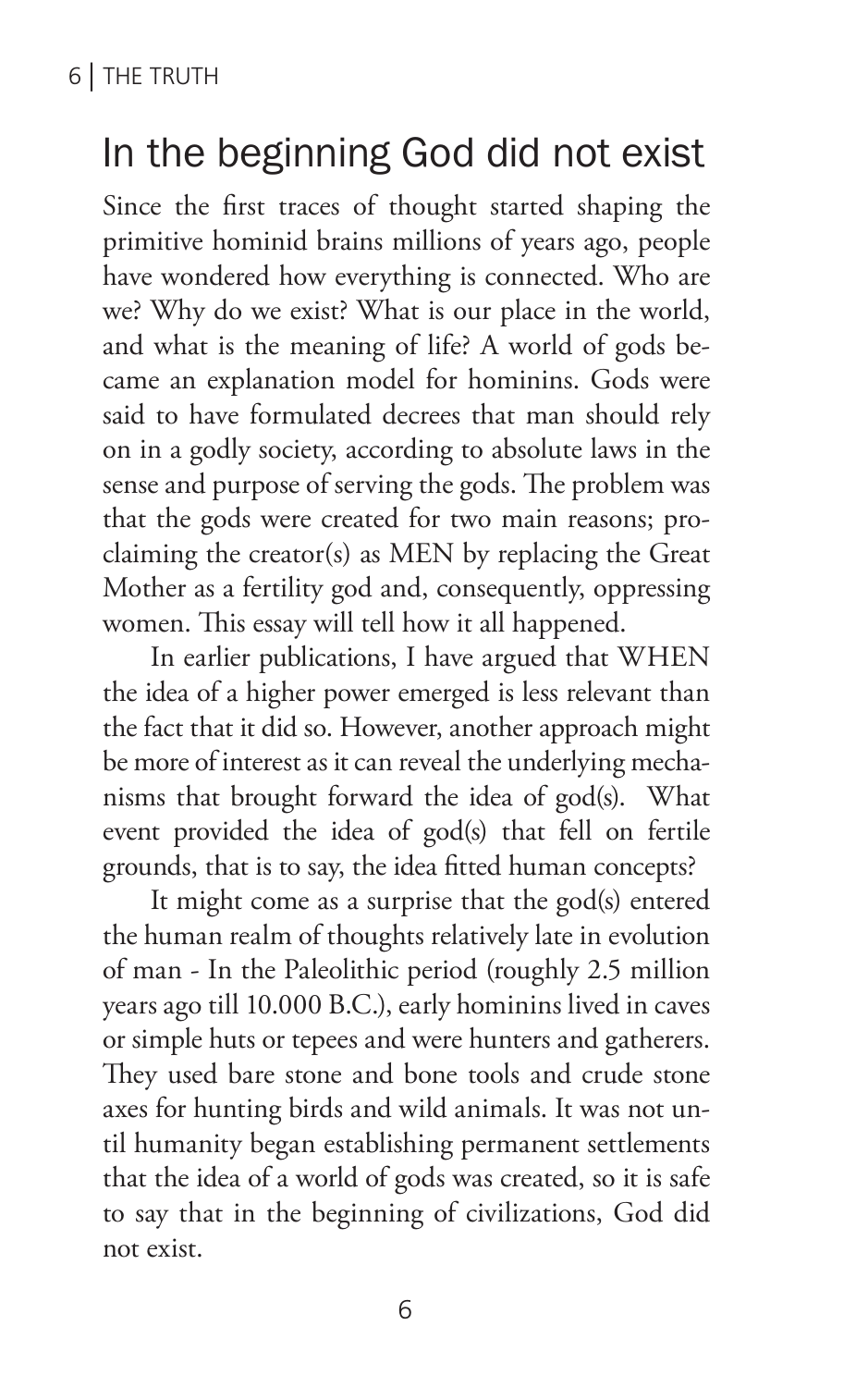Until the end of the Paleolithic era, the "Great Mother" fertility worship determined group societies' constitutions for about 100-120 individuals. Men in this context only had a supporting role. The mother's bloodline was valid until about the end of the Late Paleolithic some10.000 years ago. But this would change fundamentally during the coming Neolithic era when men, according to what researchers call the sudden emergence of cognitive progresses, came forward and claimed that they were, in fact, more fertile because they could produce more children than women's pregnancies allowed. Men's insight and victorious proclamation of their procreative, more significant, role came to change man's consciousness and self-esteem fundamentally.

Until then, the "Great Mother" alone had been sacred and represented in countless figurines such as the "Venus of Willendorf" from around 25,000 BC (see below).



Male gods or phallus symbols did not appear during the Paleolithic period for the simple reason that men had a supporting role only. Phallus sex tools such as the world's oldest dildo, 25,000 years old, which was also used to knap flints, had an apparent different function (see next page).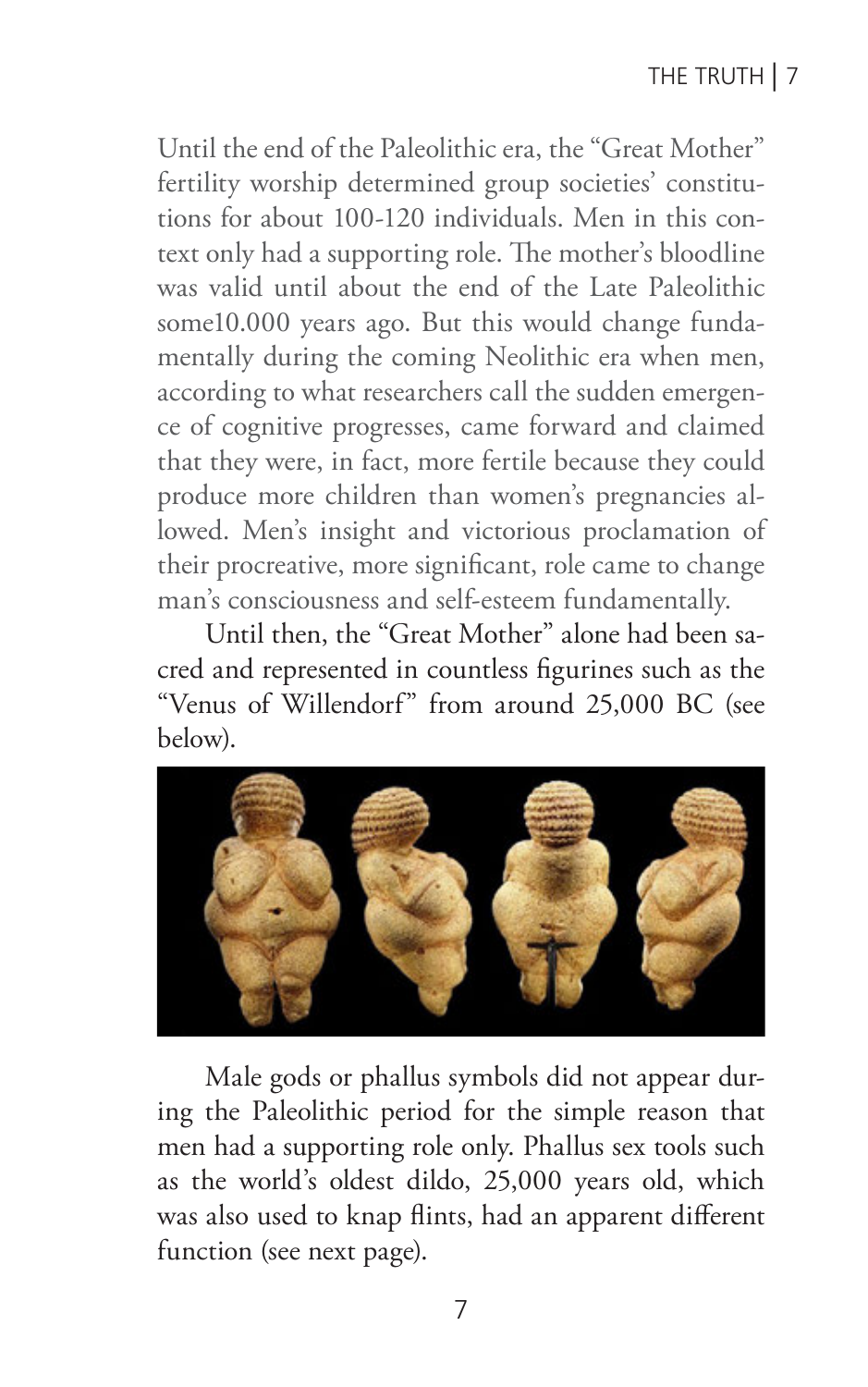

With the agricultural revolution of the Neolithic period, a considerable paradigm shift took place; men's power increased radically. However, a review of all the gods and goddesses of the Paleolithic age provides a massive number of Mother Goddesses but not a single Father God. Male fertility gods began to appear only when the Paleolithic misunderstanding of monogenetic reproduction was cognitively realized to be, in fact, biogenetic, that is realizing the importance of sperm for reproduction.

During this period, sexuality and couple figurines

alsoappeared, such as the Nutifien figurine (depicted right) from around 8500 B.C., which began to shape the newfound insight into the importance of sexuality for childbearing. The Bovidian bull culture and subsequent Equidian horse culture strengthened men's grip on social development.

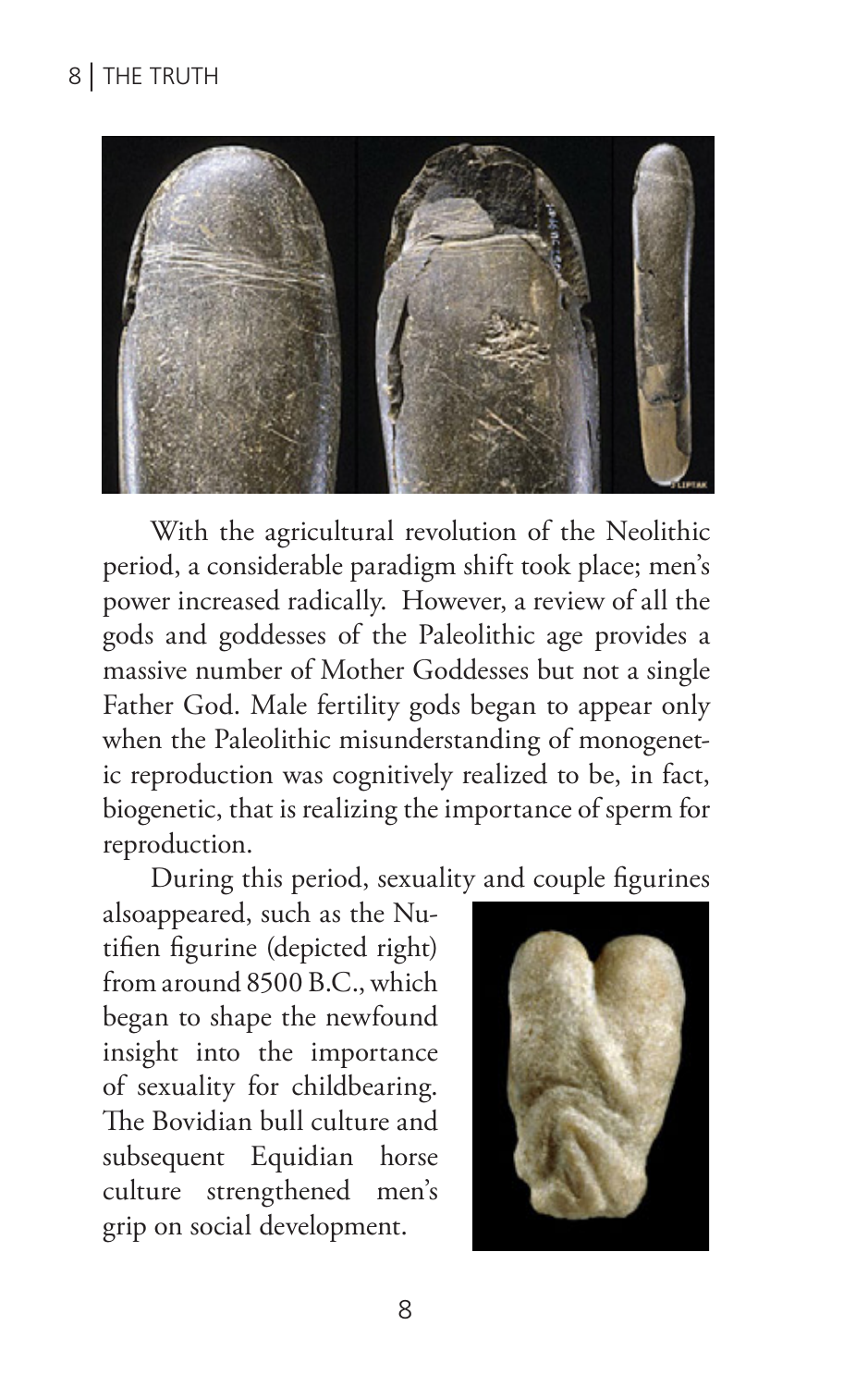Men were also portrayed as superior fertilizers compared with how a bull alone can fertilize an entire

horde of cows. The view of the "Great Mother" changed. A bilinear patriarchal bloodline and pairing gradually replaced the unilinear matrilinear lineage, the former of which claimed that man's semen gave life to the "Great Mother," who consequently became



the "Mother of the Son" and later the "Mother of the Gods" when the idea of a world of gods became entrenched in the conceptual world of man.

Organized religion, and the subsequent world of gods, were introduced during the Neolithic cultural revolution when man began to produce food and not, as during the Paleolithic period, only collect food. Hierarchies were established for the first time in the history of humanity in the emerging Neolithic societies of permanent settlements. Temples began to be built, of which Göbekli Tepe in Anatolia is probably the oldest from around 8500 B.C. A little later came Catalhoyuk, reaching its cultural peak around 7000 B.C. "The seated woman" (above) from Catalhoyuk, created around 6000 B.C., testifies that the great mother's fertility culture still had a prominent role. Around 6000 B.C. began the establishment of the first city-states in Mesopotamia. The Sumerians invented writing around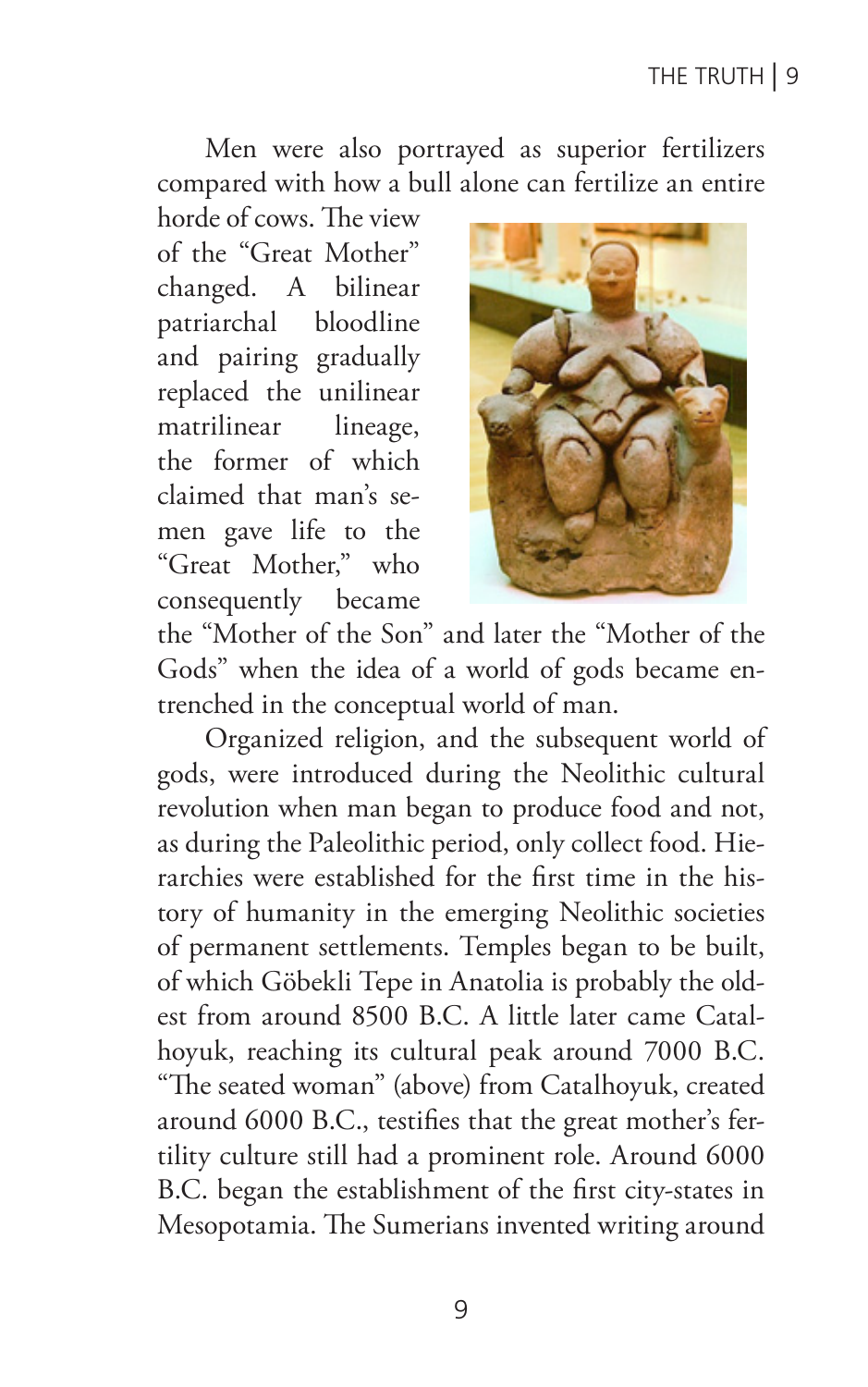#### 10 | THE TRUTH

3300 BC, and the first interpersonal writings were written around 2500 BC. About 250 years later, the High Priestess Encheduana (third person from right)



wrote about the turning point between female fertility worship and patriarchs rise. She warned her contemporaries of what would happen if the balance between female and male was disturbed:

> "Its woman no longer speaks affectionately with her husband; at dead of night she no longer takes counsel with him, and she no longer reveals to him the pure thoughts of her heart" (ETCSL t.4.07.2: 42-59).

But, before I go into more detail on the crucial Sumerian culture, it is essential to clarify the historical position of *Homo sapiens*. The Sapiens eliminated all previous hominins (except for the Neanderthals), and the scientific world largely agrees that human brains in the constitution of modern man took their final form about 100.000 years ago. The sapiens' success has since been based on the successful application of cognitive processors within the constraints that determine the human world of ideas and concepts. It has also been of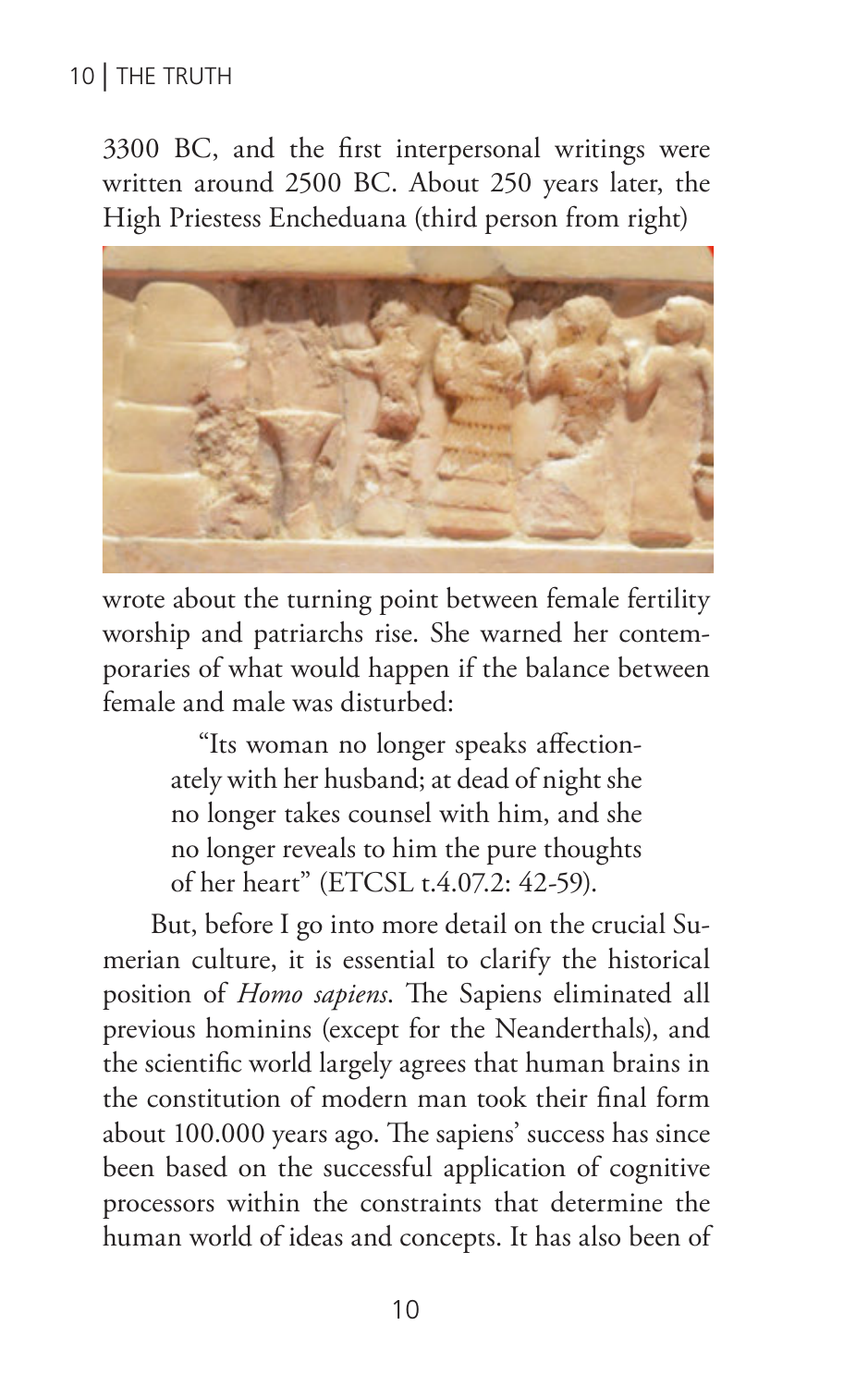great help to have a stable global climate that has been within  $\pm 1^{\rm o}$ C. which enabled permanently cultivable areas. Also important is the insight into what women, based on millions of years of evolution, constitute. In addition to the pre-discursive matrilineal bloodline, the sapiens female orgasmic talent is the legacy that radically affected the position of women in the emerging civilizations and eventually lead to terrible oppression of women, which only 4000 years later finally began to reach its path to an inevitable end.

Women's far superior orgasmic ability compared to men's, came to pose a threat to patrilineal power. This evolutionary talent from bonobos (*Pan paniscus*), relatives to the chimpanzees, and or other hominid genotypes began to restrict women during the Neolithic age and gradually turned into regular repression of women. In this context, research findings must be emphasized which claim that bonobo's permanent readiness to have sex is an expression of a SOCIAL RITUAL and not of pure interest in copulation. Interestingly, studies show that emotional disinterest in sex does not match the signs of arousal in the vagina. Researchers believe that this unconscious lubrication is an advantage to reduce the damage which occurs in the genitals during sexual intercourse when there is no expressed interest or reluctance [1]. This could explain the rapists' false impression of victims´ willingness to have intercourse when it is instead a defense mechanism.

Women's potential orgasmic talents could not possibly have been created during the short period of 200.000-300.000 years, but are genotypes that female sapienses inherited from previous hominids. The vagi-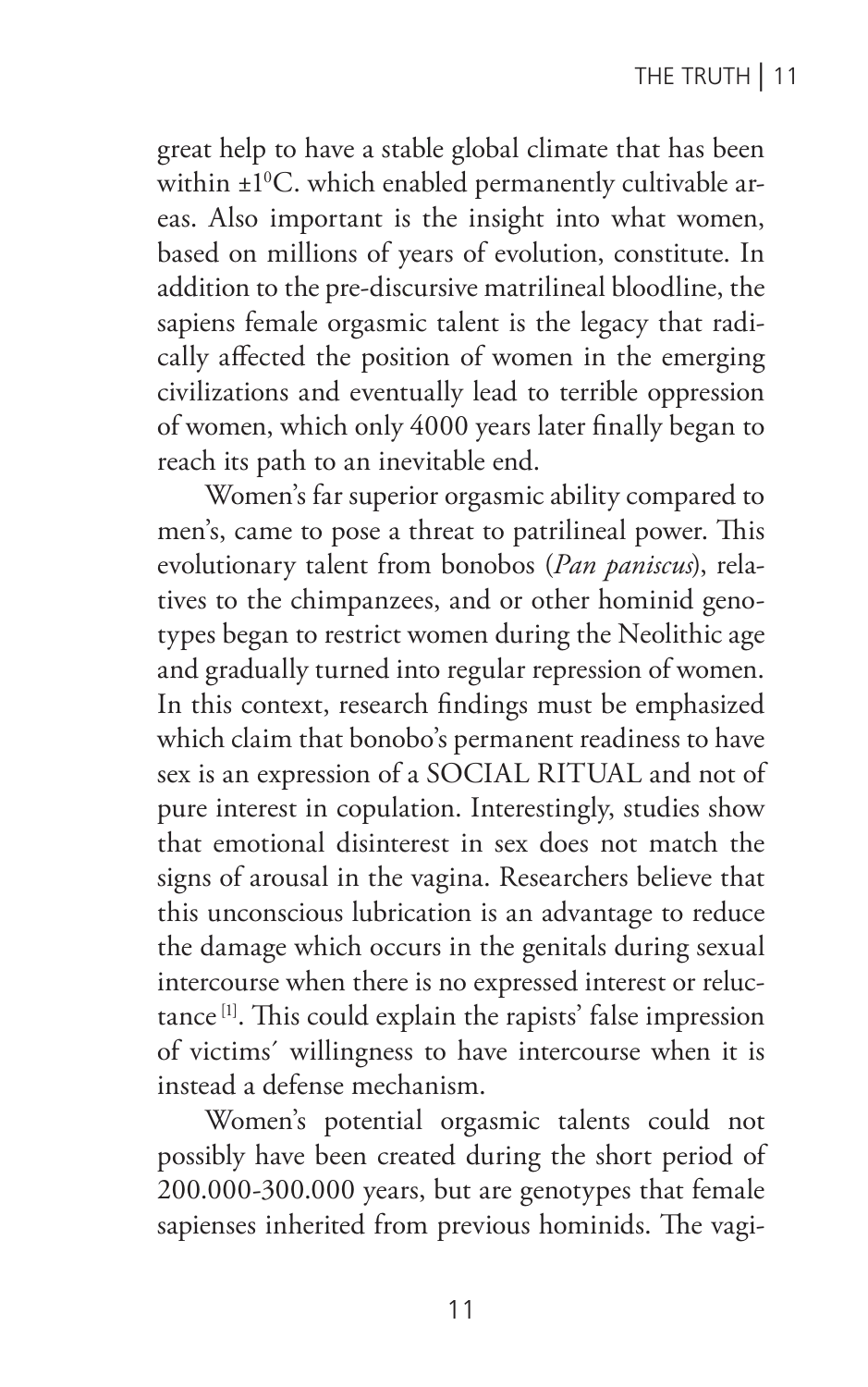#### 12 | THE TRUTH

nal 8.000 nerve fibers (compared to the mens´ 4.000) are indicative of this. While a man during intercourse can achieve an ejaculating orgasm, the woman has the potential for three different types of orgasms; clitoric, g-spot, vaginal, [2] and also (in principle) an unlimited number and crowned by ejaculated orgasm, which occurs when stimulating the Skene's glands, the female equivalent of the prostate gland, the liquid of which contains PSA (Prostate Specific Antigen). [3]

This talent, and more, is found in the bonobo female with an almost limitless sexual expression that is crucial in the social ritual of sharing everything (including the genital). Even discovering food triggers sexual frenzy among bonobos. Also, infant bonobos as young as 3-4 months have been observed to engage in sexual interactions.<sup>[4]</sup>



The gift of the bonobos has evolved during their 2-8 million years of evolution, as well as the consolidation of the species' matrilineal bloodline through the mother's son and her brothers greater importance in bonobos exogamous family structure. Bonobos, for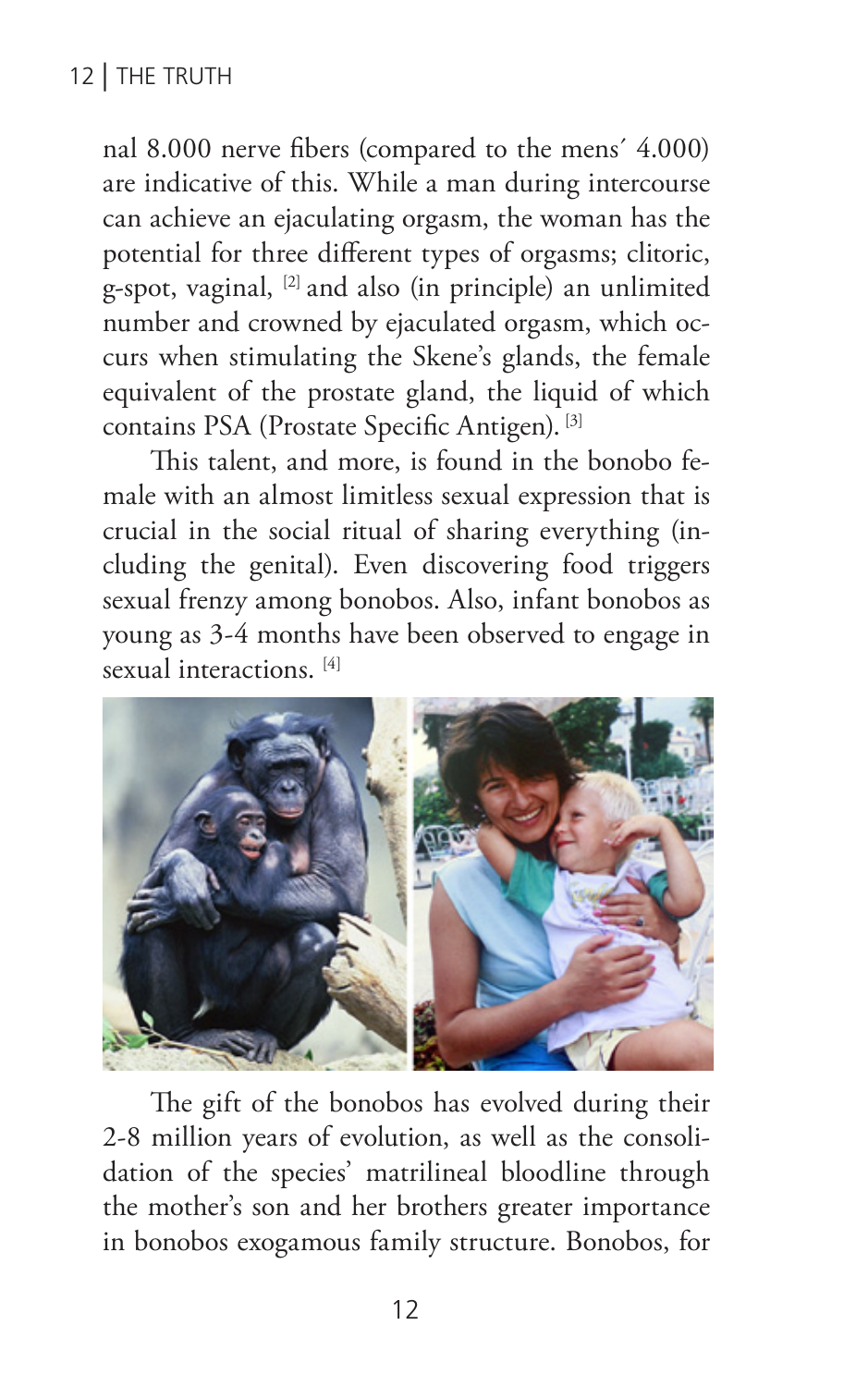social reasons, excessive sexuality was lost in *Homo sapiens* females, and only the potential neuro and synapse constitution and the physical conditions remain. Lost is also the genotype that limits childbirth only to every four years. Unlike *Homo sapiens* females, which are most susceptible to sex during the periovulatory cycle (before and during ovulation), bonobo females have no such restrictions.

> "In bonobos, females show estrus and have sexual intercourse with males even during the period they can't conceive". This is very different from the relatively limited sexuality of female chimps, but could have arisen as a result of just a few genetic changes in that founding population." [5]

The incest ban is phylogenetically firm in sapiens' females, unlike in bonobo females. Incest is common in bonobos except between mother and son (with few exceptions), which testifies to a genetically programmed exogamy. The bonobo mother also takes an active part in the son's sexual exogamous adventures and has been documented to chase away other males, to let the son act undisturbed. [6]

Bonobos are our closest hominid relative and can show many human traits like altruism, compassion, empathy, kindness, patience, and sensitivity. [7]

Strangely, bonobos have managed to survive the documented aggressions of other hominids. One reason could be because of an earthquake 1-2 million years ago when the present Democratic Republic of Congo was divided into two parts, and a deep, wide ravine was filled with water and created the Congo River. Hap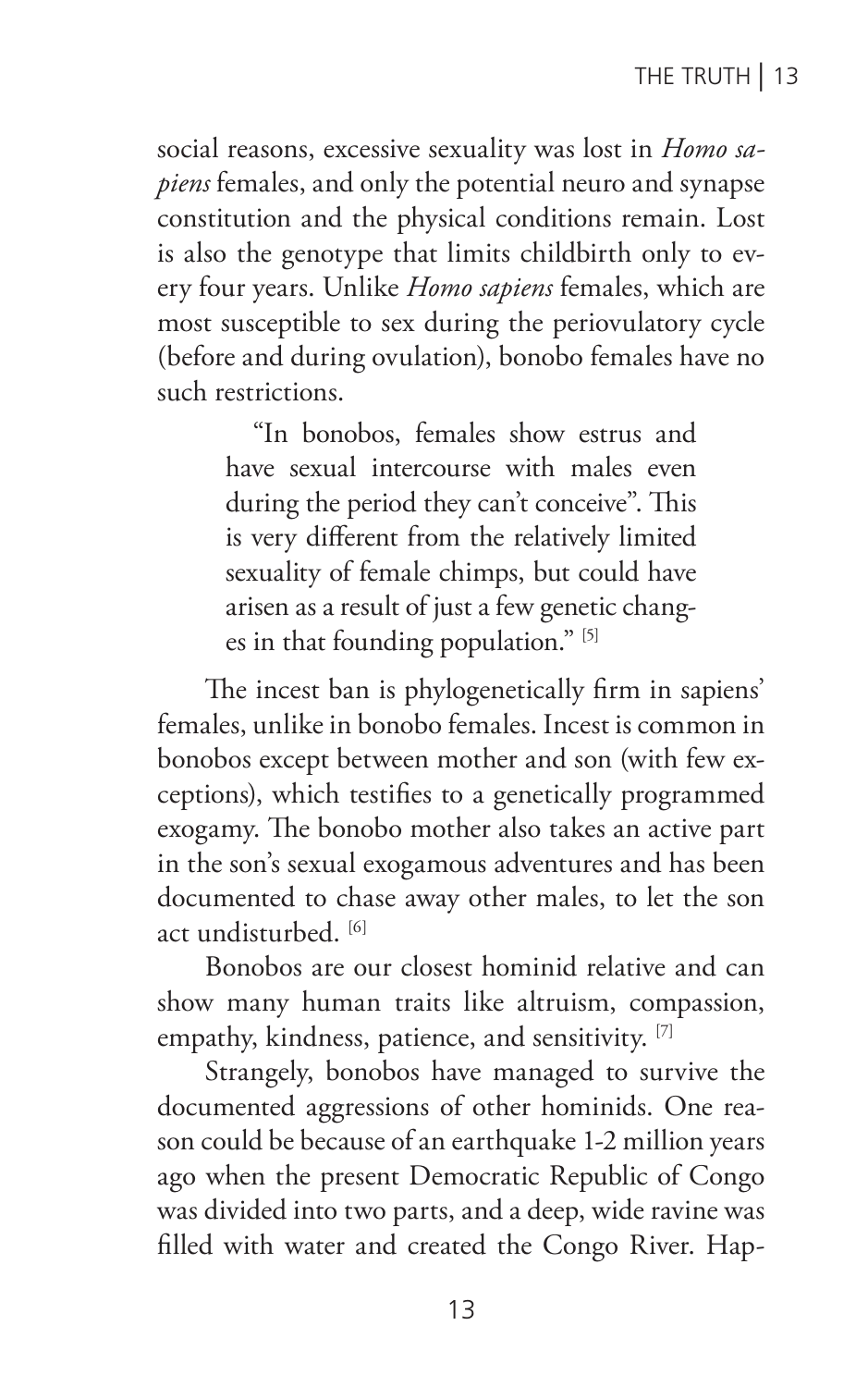pily, the river divided the matrilineal bonobo culture on one side and the much more aggressive patrilinear chimpanzee culture on the other. *Homo sapiens* females show remarkable similarities to bonobo females while males, as history, teaches us, got more from chimpanzee genes. Where and how these genotypic traits that identify *Homo sapiens* men and women arose is unclear, but more than three percent of the human genome is more closely related to either the bonobo or the chimpanzee genome than they are to each other. [8]

> "Scientists believe that modern human and common chimpanzee/bonobo lineages split about 8 million years ago with the two great ape species splitting about 2 million years ago... and examining the muscular system of bonobos provides firsthand evidence that the rare great ape species may be more closely linked, anatomically, to human ancestors than common chimpanzees. [9]

Another theory is that the Congo River was formed 34 million years ago when the common origin of chimpanzees and bonobos lived. When the Congo River flows dramatically decreased 1-2 million years ago, the two species separated. Most important, as mentioned earlier, is that *Homo sapiens* women can trace their social constitution to bonobo females and that the "Great Mother"'s matrilineal bloodline prevailed until the end of the Neolithic agricultural revolution when men managed to convince humanity that it was they who were created first.

A highly personal opinion about why it has taken so long for women of the world to demand justice is that it may have something to do with the evolutionary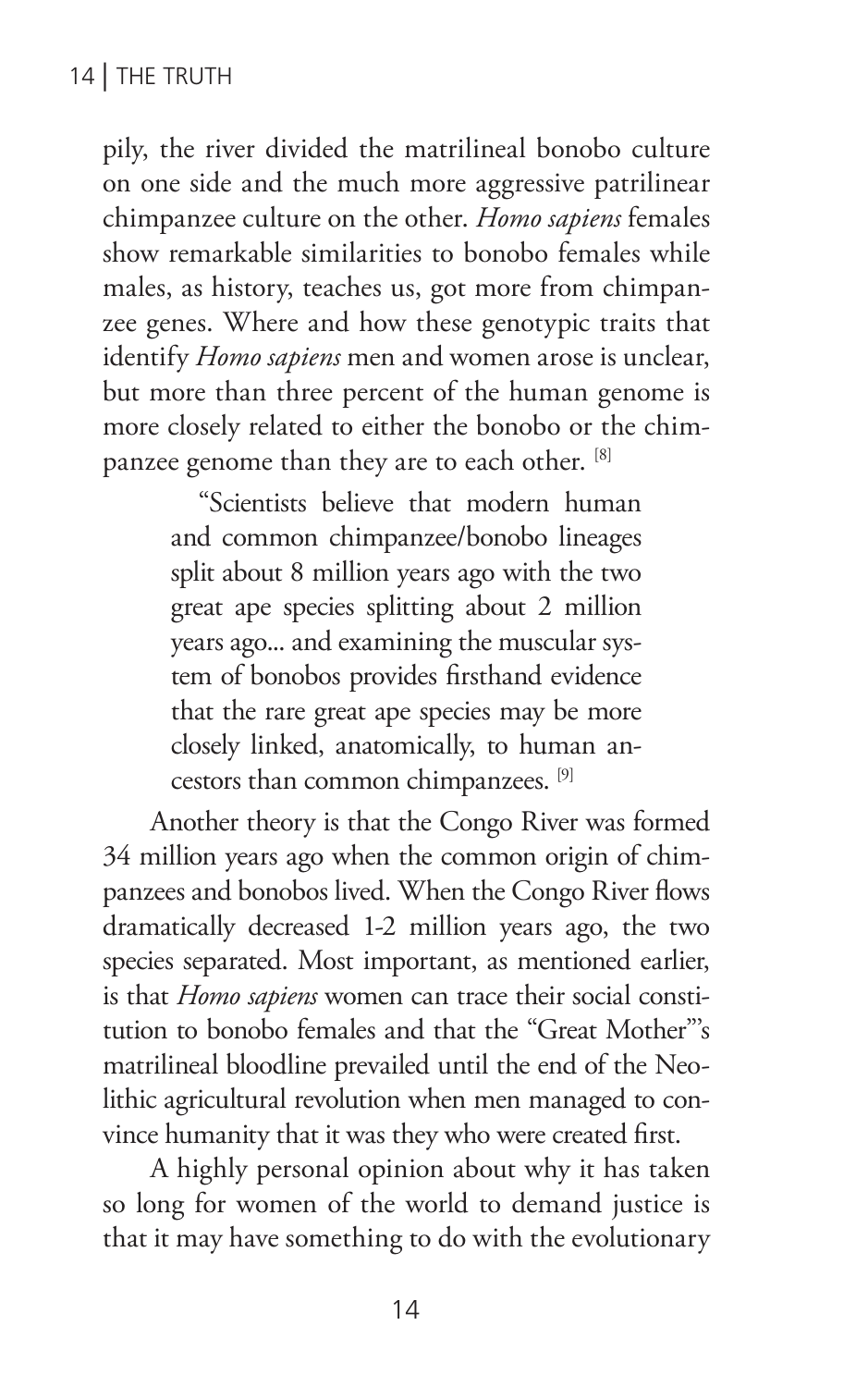maternal genotype that matrilineally defends the son and, thus, had difficulty attacking male hegemony once established. If so, I wonder what other autonomous actions we humans are taking based on our hominid predecessors' evolution. Is incest perhaps such a genotypic legacy? For example, one in ten in France has been subjected to incest. The victim is almost always a girl, and most perpetrators are relatives, e.g. an uncle [10].

Sociologists like Joel M. Charon have tried to problematize incest by demonstrating social construction when it might be a phylogenetic strain from earlier hominids. Religions have, to various degrees, condemned incest, but in countries such as Sweden, incest has since the 19th century been judged as a moral crime, and over the years there has been more and more of a liberal attitude toward it. In 1973 sexual relations between half-siblings were decriminalized, but a dispensation is still required for marriages between halfsiblings [11]. Thus, the Swedish incest legislation became one of the most liberal globally and, paradoxically, reduced the gap to bonobos.

When earlier normative polytheistic fertility-worship cultures were replaced by patriarchal society structures, female sexual energy became shameful. The woman's subordinate position, commonly including a ban on choosing a partner, would also prove bad for mankind's future qualities. When the female evolutionarily selection system is sidelined, less successful offspring will result. This is according to pioneering research of Alyson J Lumley et al. [12] that shows how evolution probably equipped all creatures with the ability to choose the right partner for successful reproduction and protect against extinction.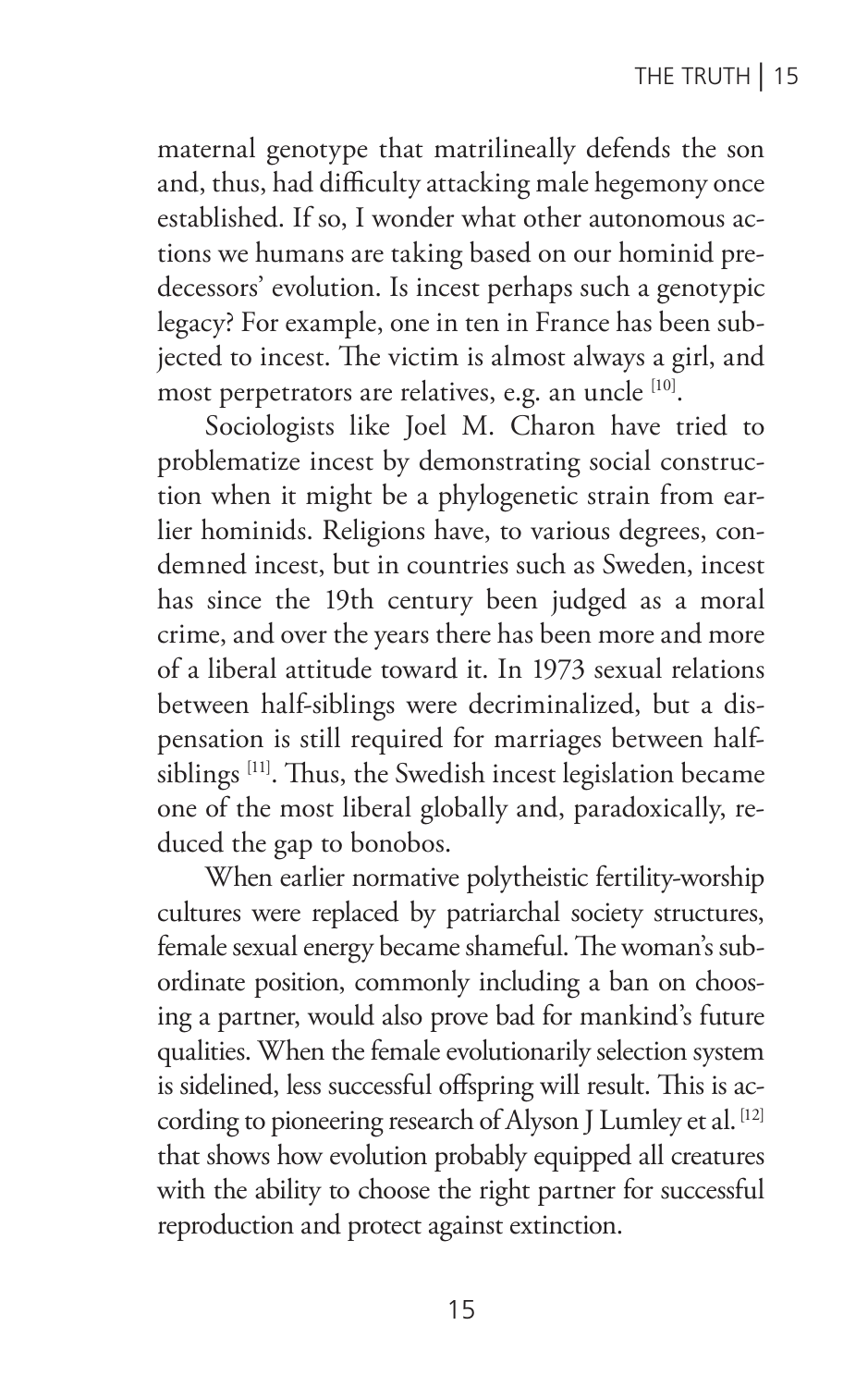Given the terrible oppression and the objectification that women have been subjected to for thousands of years, it is almost a wonder that women have managed to preserve sexuality at all. Even more so in light of the terrible crime to mutilate girls' genitals. This is an ancient African custom that has found its way into Islam and is practiced to varying degrees in north African Muslim countries, Iraq, Indonesia, Saudi Arabia and Yemen.

The evolutionary extraordinary orgasmic gift of women lies probably behind the mutilation, shame and repression, as induced by religious ideologies against women. They were removed from the public and told to hide behind covering clothes; the woman's essence and beauty should only be enjoyed by her husband. In a graduate work at the Department of Gender Studies at Lund University [13], I coined and defined in 2009 the guilt and shame of women as a process of "Evenisation", which means that, on the basis of the normative hegemonic male position, induce guilt, shame and sexually objectify women. The definition is based on three female archetypes created by the religious male establishment: Biblical Eve (who ate the apple from the tree of knowledge), Lilith (from the Sumerian word for wind, "lil") and Virgin Mary. Eve was belated with sin, Lilith full of lust, and Maria was desexualized. From the male position of power, Virgin Mary was appointed as the optimal woman. She was without sin before, during and after pregnancy. Through her, Christianity (according to Catholic and Orthodox doctrines) women´s sin in the garden of Eden was healed. Evenisation is thus a process aimed at suppressing one half of earth's population.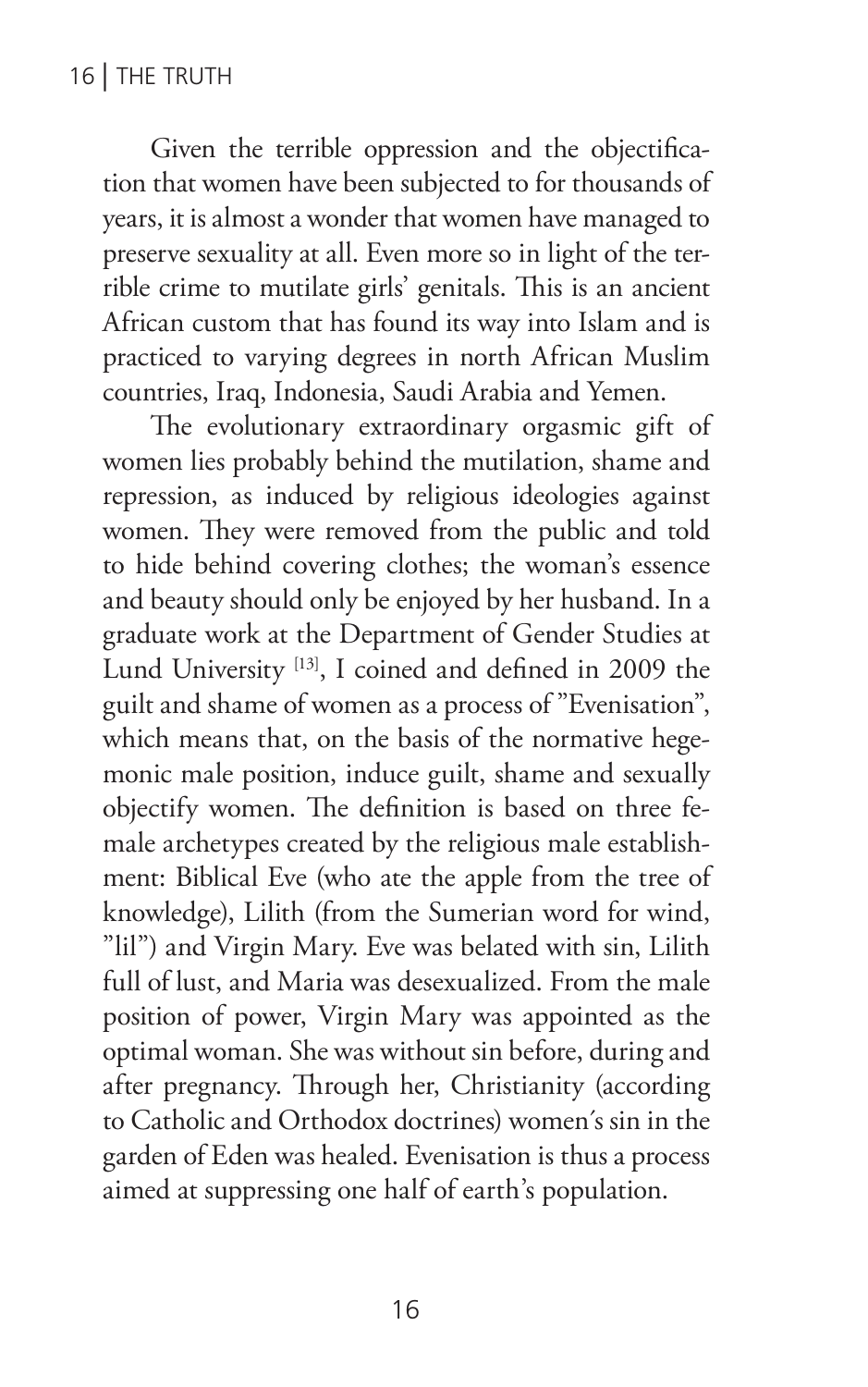## The 1.5%

Researchers are fascinated by the fact that our closest relatives, bonobos and chimpanzees often behave very differently despite their genetic similarity. They are man's closest relatives and closer relatives with us than they are with, for example, the gorilla. Only 1.5% of the human genome is both unique to our species and is shared between all humans living today<sup>[14]</sup>. Chimpanzees tend to rely on cunning and competition, while bonobos emphasize cooperation and sharing. Bonobos also show a strong understanding of what is happening in another individual's consciousness and when they want to help them. Researchers believe that bonobos have evolved in a way that predisposes them to sharing, tolerance, negotiation, and cooperation. Primatologists believe that man can be compared to a fantastic bonobo with a big heart or a very dangerous warrior<sup>[15]</sup>.

*Homo sapiens* has since time immemorial lived in small nomadic groups of up to 250 individuals who evolutionarily proved to be the most practical and manageable [16]. Humans of today still live in such small groups, as Georg Simmel defined as being "a relatively small circle that is steadily closed to neighboring, strange or in some way antagonistic circles."

We often act more like chimpanzees - whose murder rate in the wild is comparable to our own - when it comes to behaviors such as violence against members of our species. On the other hand, people do not share Bonobo's attitude that every stranger is a potential friend. Studies instead show that we may not even consider a stranger completely human if they belong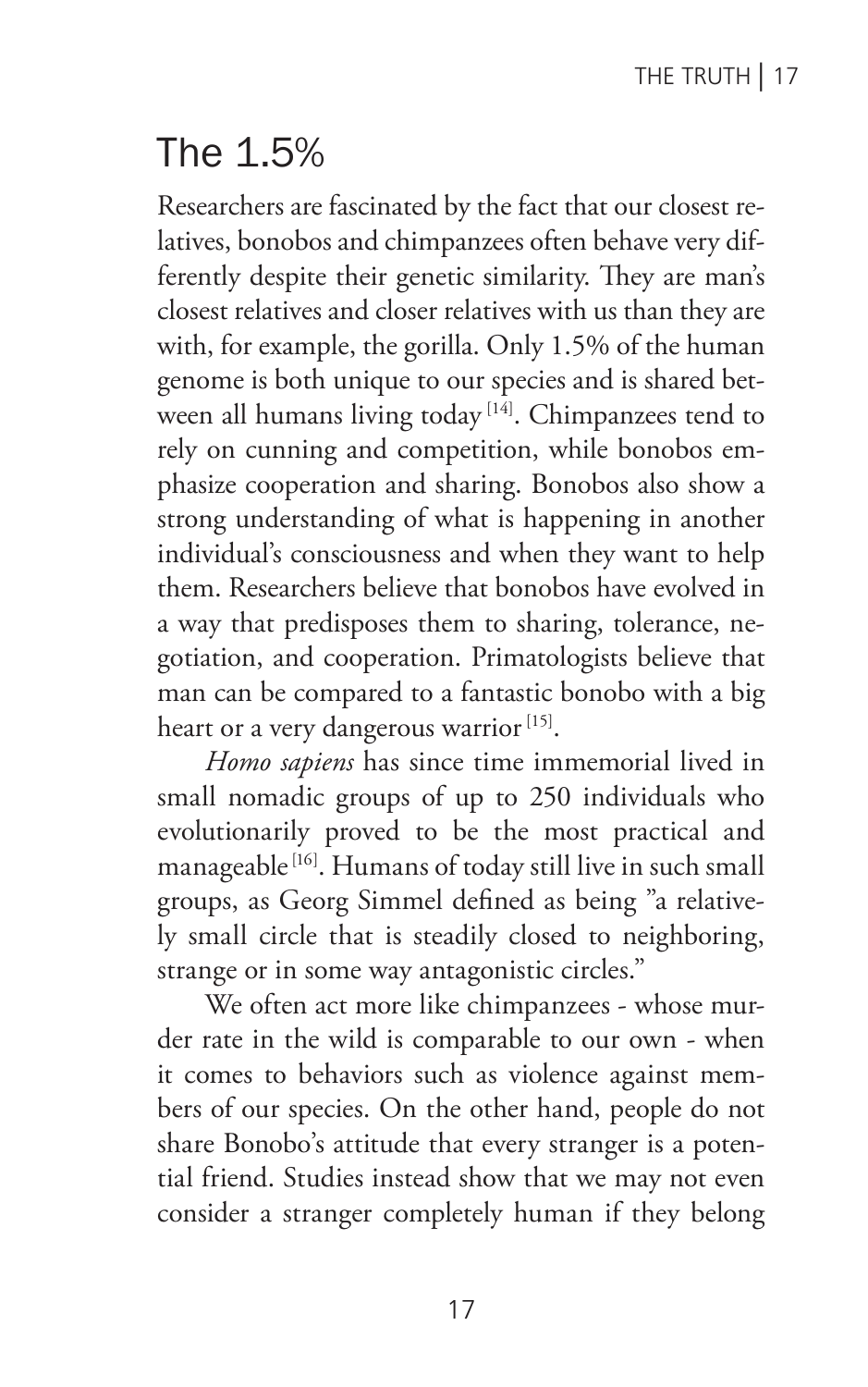to a group perceived as different (Nazi views on Jews, gypsies, and homosexuals) and threatening. When this happens, researchers say, we tend to suppress empathy and instead embrace cruelty<sup>[17]</sup>.

As a social being, man is thus less equipped than bonobos, which probably comes as a big surprise to many people. For millennia, we have been indoctrinated to be the "crown of creation" and wiser (Linnaeus' name *Homo sapiens* means the wise man) than all other creatures on earth.

In my research I conclude that the most distinctive feature in *Homo sapiens´*is our superior visionary capacity and basic attitude about the group's joint commitment, but also man's lack of setting boundaries (greed).

Thanks to the strength of the group, humans have managed to overcome most dangers. However, it is probably also this superstition about the group's strength and limitlessness, that paradoxically underlies the human reluctance to listen to warnings.

For example, enough people in ruling group constellations have not yet reached the level of insight required for the group's commitment to saving our planet from the existential threat that humanity is facing. The belief that everything will eventually work out, as it has always done so far, deafens the masses and politicians, despite often personal insights into how serious the situation is; do not dare to act for fear of losing power and hierarchical position.

The alarming climate change is an (unfortunately) obvious example of this. Instead of uniting behind vital measures based on indisputable facts about the atmosphere's greenhouse gas concentration, key climate pan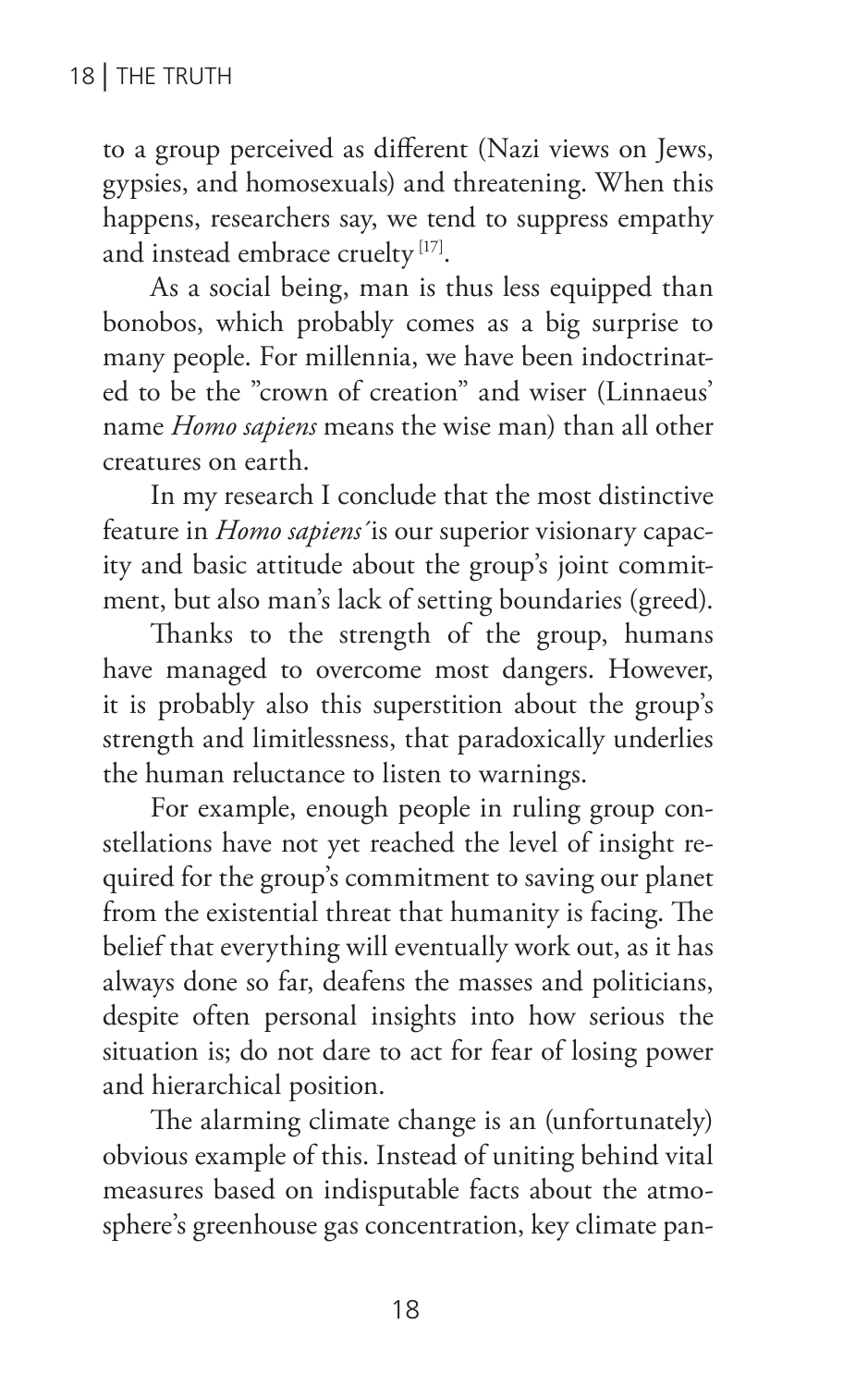els have been dribbling around different starting years for the temperature rise. This has misled people.

Instead, the information should be based on, above all, the carbon dioxide levels that apply throughout human civilization, which is around 280 ppm (parts per million). This year the figure is 419 ppm, which last occured way back 3.6 million years ago when the sea level was 15-25 m higher [18].

Despite the effects of the global shutdown during the Covid-19 pandemic, the ppm value has not decreased. To save humanity, the ppm value of carbon dioxide must drop to 350 ppm [19]. Another even more potent greenhouse gas is methane, which increased by 14.7 ppb (parts per billion) in 2020, the largest annual increase recorded since systematic measurements began in 1983 [20]. For more than 150 years, researchers have been talking about what would happen if greenhouse gases increased [21], but only after the 2018 European heatwave did the masses get to know this through the media.

On the other hand, it is easy to get individuals involved, and the group's commitment if happiness is promised. Man is very receptive to loyalty that leads to good prospects for the group's success and prosperity. Throughout history, rhetorically gifted humans have taken advantage of this human peculiarity. Too often, the lure has been based on the selfish interests of rulers, oppressive ideologies, or populist movements.

However, the development of hegemonic masculinity required a major paradigm shift, which took place as humanity transitioned from nomadic life to settled life. As sapienses began to gather more than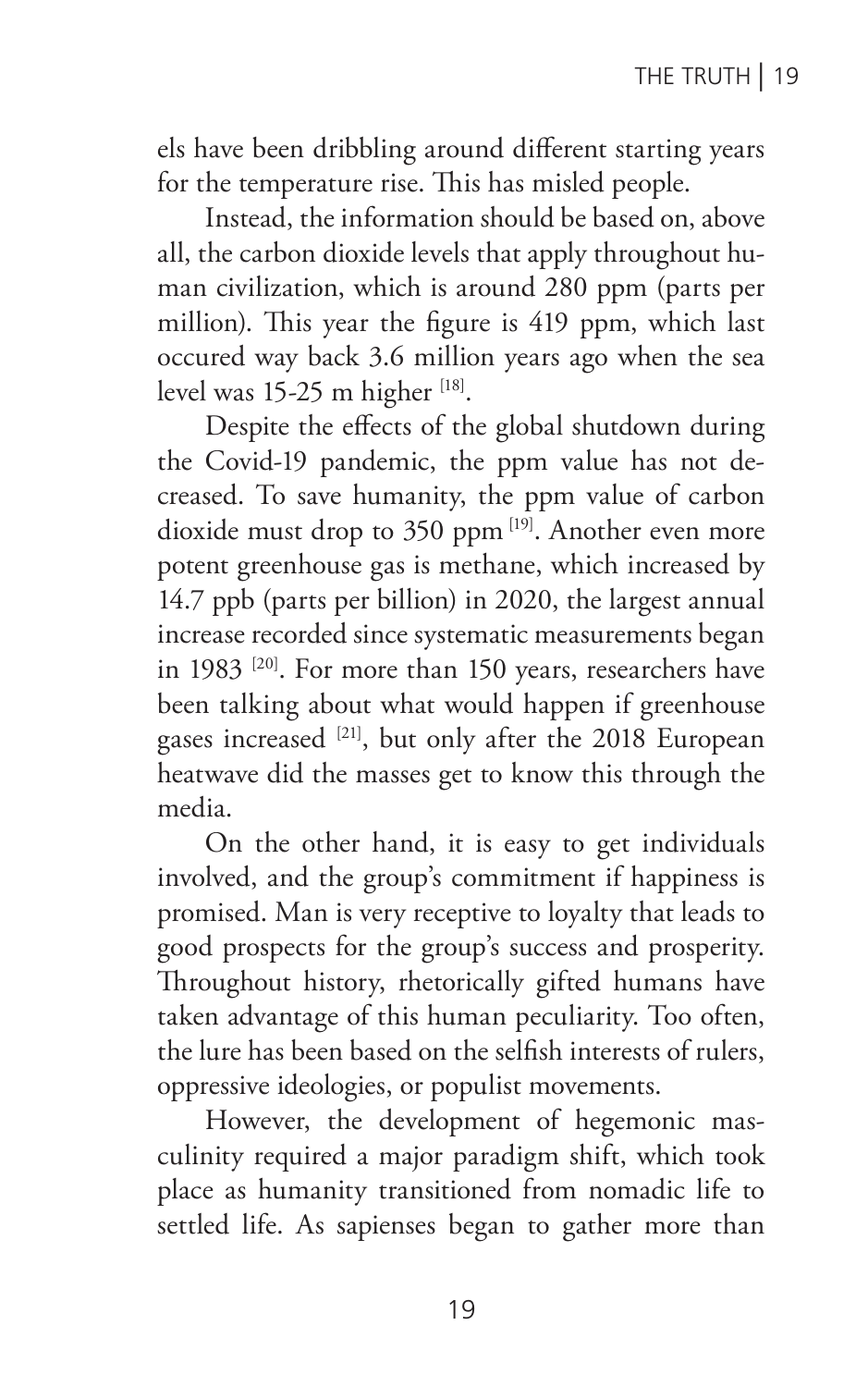they needed in ever-larger stores, they marked boundaries for their domains and systematically launched wars of conquest. The original hominin soul was lost in stubborn life

The process accelerated further when the previously ruling view of man as subordinate to the will of gods was changed to see man as a god or in a special relationship to the world of gods.

This truly second paradigm shift began when the Akkadian king Naram-Sin about 4,200 years ago broke with the old world's submission to the laws of nature and the gods of heaven. As the first ruler, he proclaimed himself a god and wrote his name with god's determinative "diĝir" (unspoken dijir before the name). Naram-Sin was also depicted with a horned helmet, which had up til then only been attributed to gods [22]. He would be followed by a series of rulers who played on people's need to follow a strong and rhetorically gifted type of ruler. By building on success in warfare, in particular, these individuals succeeded in duping people to endorse the divine status of the ruler. This is not to say that everyone fell into the trap, but enough people so that the group as a whole would take a stand. This war theology was thus quite well and deeply developed already 4000 years ago [23].

In our days, this development is evidenced in the Taliban's return to power in Afghanistan. In the tribal and clan-dense country (14 recognized ethnic groups) led by primitive group constructions, clan leaders enter into alliances across tribal boundaries to jointly introduce strict interpretations of sharia (Islamic law). Among these followers, "decrees of Allah" can and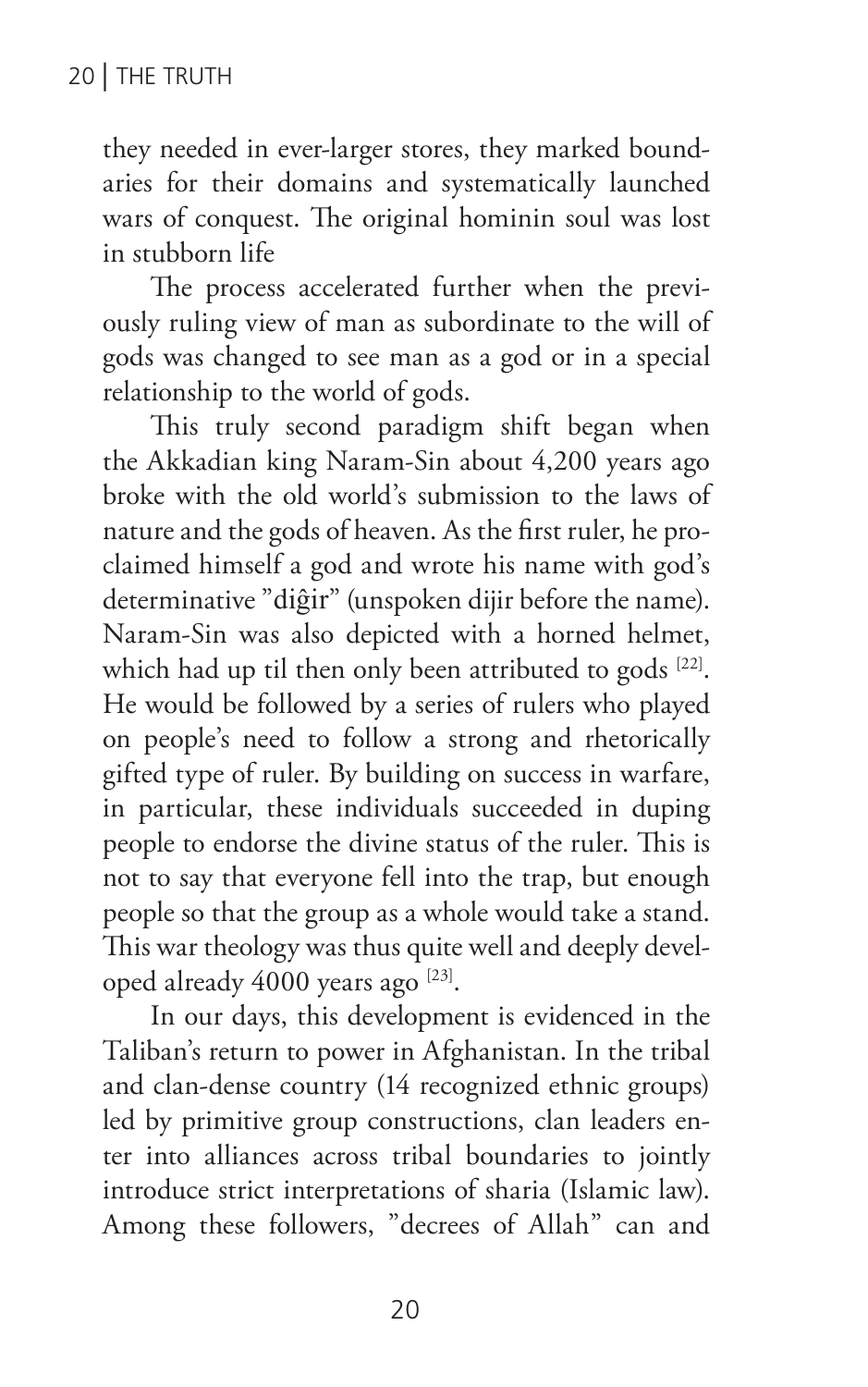must not be questioned. If not, then in the worst case death awaits. This approach and ideology, that otherwise belongs to history, has survived in inaccessible mountain areas and among people who have never had a chance to modern education (57% of the population was illiterate according to a UNESCO 2020 report).

In July 2021, the United States decided to leave Afghanistan after fighting the longest war in US history without success (1999-2021). The Economist summed up the decision under the headline, "America leaves Afghanistan on the brink of collapse. Afghan troops are tottering as the Taliban come roaring back"<sup>[24]</sup>. The Soviet Union left Afghanistan ten years earlier after losing a 10-year war (1979-1989).

The failure of the two superpowers (albeit based on different objectives) to suppress Afghan resistance movements raises the question of what drives parts of the Afghan population to succeed in mobilizing invincible resistance against technologically advanced and well-trained soldiers? The answer is fanatical belief in dedicating one's life and obligation to war theology for the idea that there is only one truth - Allah.

In inaccessible mountain areas under primitive living conditions in Afghanistan, this idea has taken deep root. Afghan clans led by uncompromising warlords have succeeded in brainwashing ordinary Afghans in the belief of following "divine" decrees. To their aid, they have had the actions of insensitive Western occupying forces who have fired on disgust with Western culture. Der Spiegel writes, "Silently and strategically, the Taliban are gaining ground in eastern Afghanistan  $[2021-07-23]$  – and without even firing shots. As they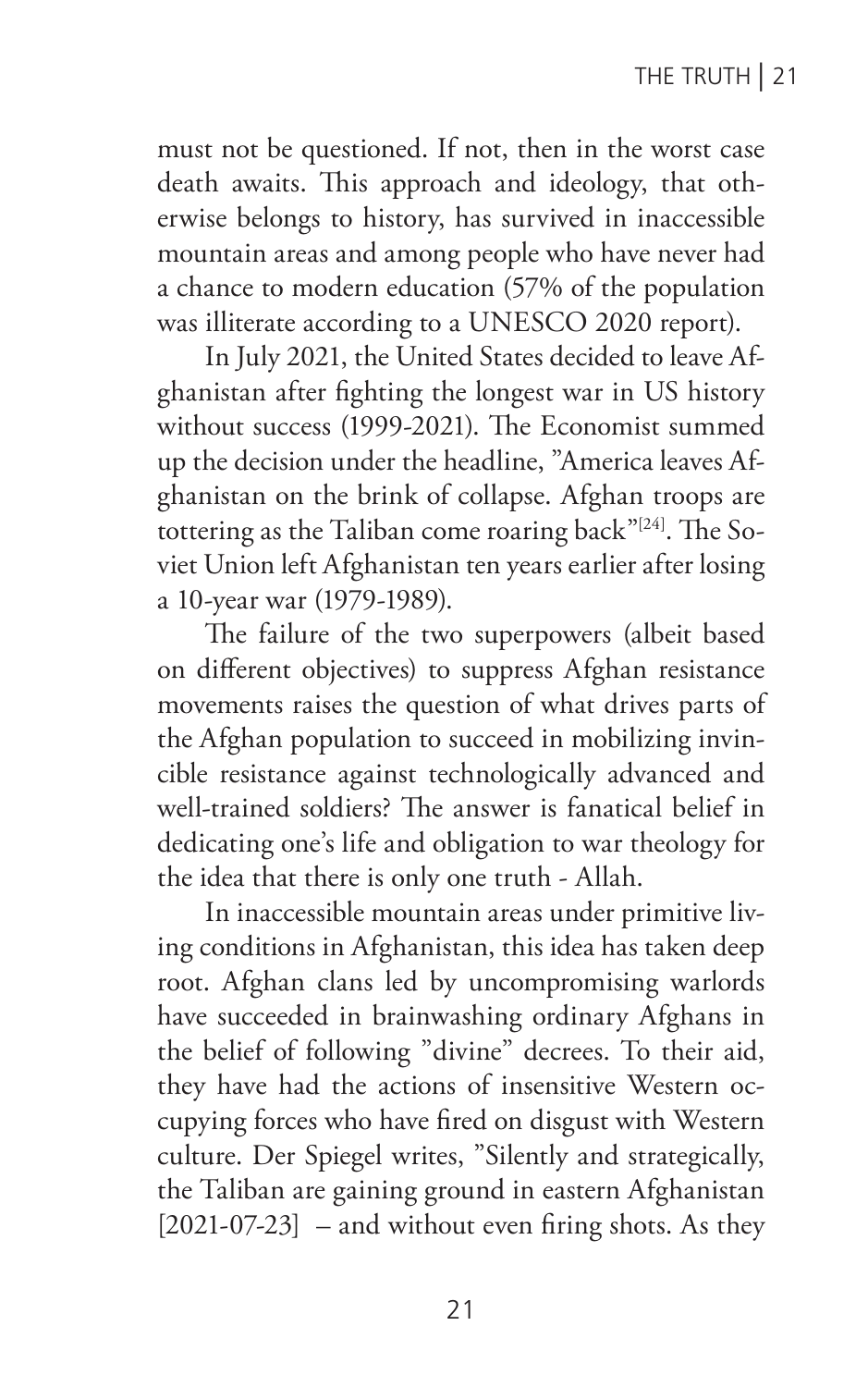advance, they are forming grotesque alliances against forces even more radical than themselves." [25].

To understand this fundamentalist attitude, one must go back to the history of how Islam was created in the shadow of its mother religion, Judaism and Christianity. Muhammad is said to have had a revelation with (Jewish) archangel Gabriel, comparable to Moses' revelation of Yahweh (God) and to Paul's revelation of Jesus after his death and resurrection. The three had in common that they each founded a new religion; Judaism, Christianity, and Islam, and a shared source in the Jewish "tanach". In this way, monotheism was born in response to earlier polytheism, whose history is thousands of years older than that of monotheism.

Common to both monotheism and polytheism is a natural selection of epigenetic cognitively processed ideas that fit the human brain's constitution and can sometimes even fill an empty cognitive niche not yet filled with ideas. Some researchers even claim that humans have a god gene, similar to the language gene that allows us to speak. Monotheism means belief in a supernatural, omnipotent force that no human has seen or heard but whose alleged decree guides many believers' everyday lives [26].

There is no perceived need for alternative ideas in authoritarian societies with a ruling elite based on a "divine" governing body, as is happening today in, for example, Afghanistan. While Judaism and Christianity, primarily through the world of Enlightenment ideas, have been forced to accept and tolerate other ideas, Islam has never undergone this humanitarian maturation process. There is simply no alternative can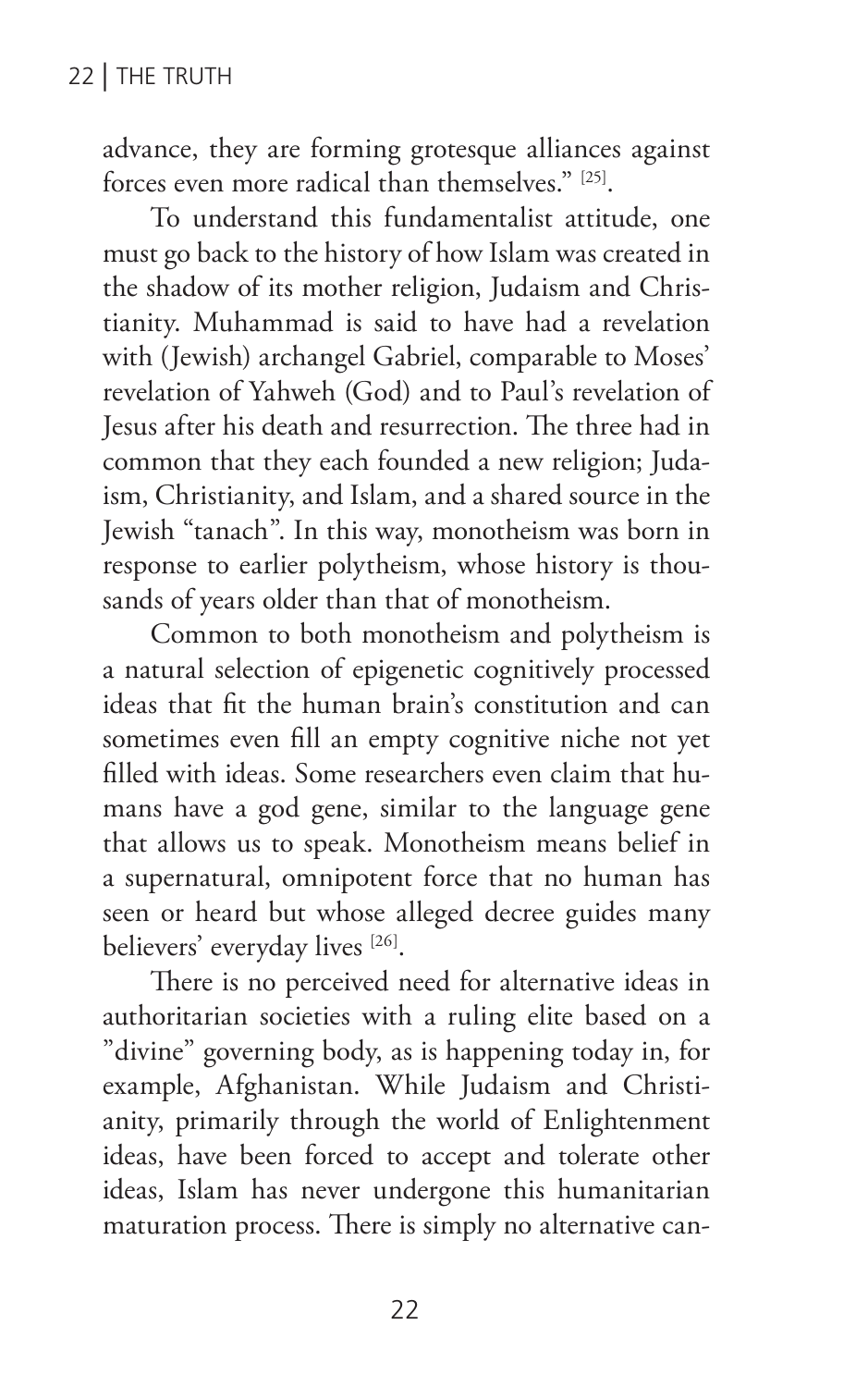onized reform movement in either Sunni or Shia Islam. However, there are several alternative interpretations and also various strict implementations of sharia law. Therefore, a fundamentalist Muslim cannot be integrated in any way into the world of tolerance since such a stance jeopardizes, according to the interpreter of the Qur'an, his identity as a Muslim. This does not prevent fanatical Muslims from playing a part in the game of tolerance, democracy, and humanism. However, this is only a temporary departure to eventually achieve Islamist domination under the Wahhabi (Sunni) slogan "One ruler, one authority and one mosque." That Sunni and Shia then quarrel about which sect of Islam is the right one is another matter. However, their violent civil wars clearly illustrates the intolerance of Islam not only against other religions but also within Islam itself.

Secular democracy-honoring Arabs and Muslims worldwide whose ultimate goal is to integrate into the countries to which they have fled the oppressive regimes of Islamism have a difficult situation. Because Islamism (as well as ultra-Orthodox Judaism) is incompatible with democracy, all secular Muslim populations live in primarily cultural exclusion. Nevertheless, it is among them that there is hope for peaceful coexistence with the cultures of the Western world. However, its voices are drowning in rolling (oil) money Islamist oppressive regimes, such as Saudi Arabia and Iran.

The situation in Belgium is particularly worrying. In Belgium, Muslims are still in the minority, but in Brussels, Islam is the largest religious group and a quarter of the city's population is Muslim. Abu Imram, leader of the organization "Sharia4Belgium", openly stated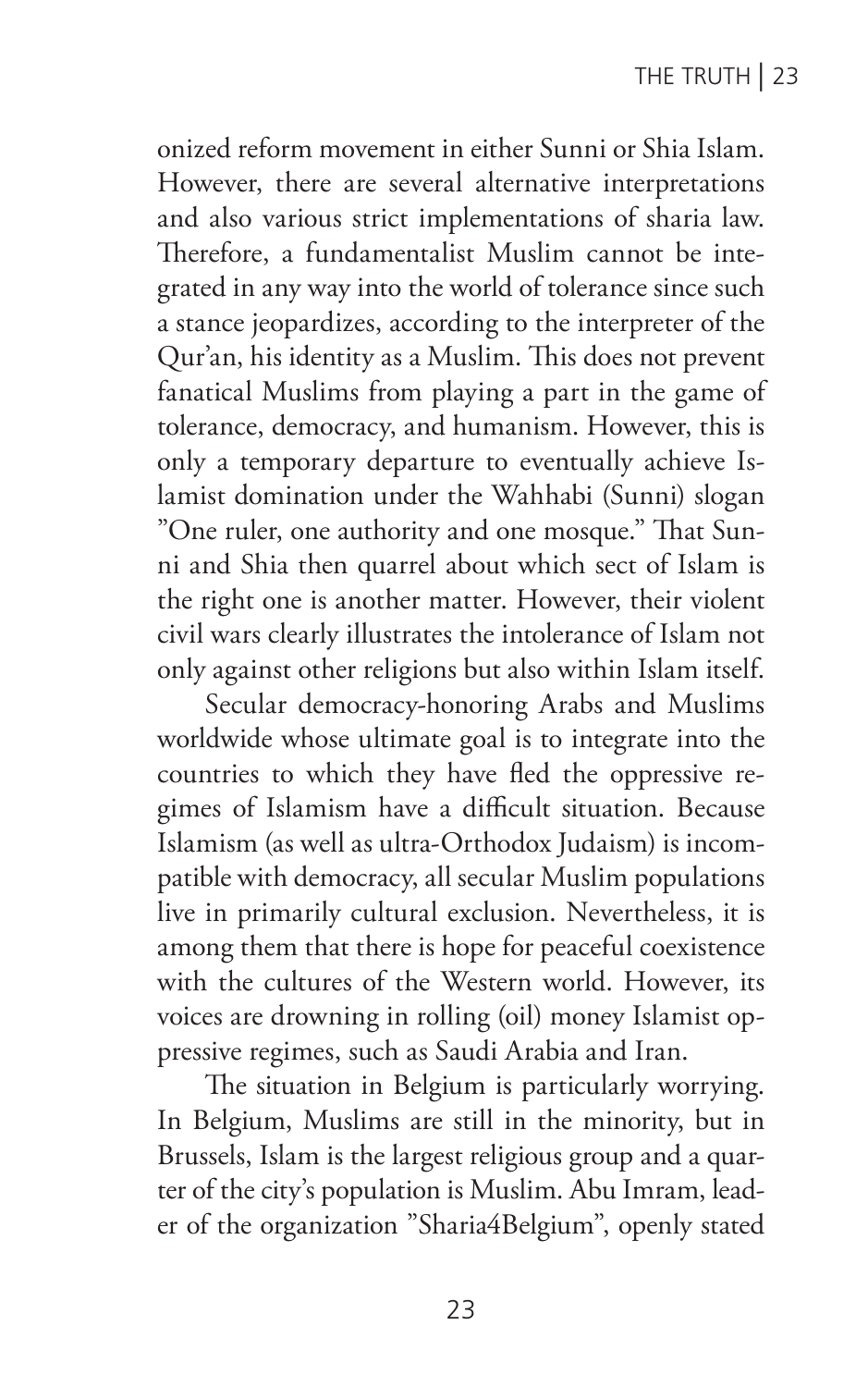in an interview with CBN, in 2012: "Islam is inseparable from the Shari'a. Democracy is contrary to Sharia and Islam. A democratic Islam is impossible" [27].

In response to Muslim demands, the Belgian state has "incorporated soft elements of Sharia Law in national and local legislation to abide to Muslim requirements" [28].

Reluctance has historically proved to be a destructive way of confronting danger. The then-English Prime Minister Chamberlain's reluctance towards Hitler in 1938 is a clear example of this.

A meaningful way to meet fundamentalists is to demand tolerance. However, it´s a trait they do not understand and therefor, by means of education, must be introduced to them, together with their acceptance of the existence of more than one (religious) truth.

The fundamentalists´ narrow group constitution is a clear evidence of the previously related definition of "a relatively small circle that is steadily closed to neighboring, strange or in some way antagonistic circles." The legacy of former hominids, especially chimpanzees and bonobos, is thus still genotypically present in fundamentalist-thinking human beings. Only when the group insightfully includes other groups allowing them genuinely equality (and not just tactically) can the million-year-old pattern be broken. This process took 250 years in the West, but is still constantly subject to attacks from groups who express the same fear of the unknown as primitive primates.

The covers´ question of whether humanity has ever had a choice must, unfortunately, partly be answered negatively. However, if the wise man can distance himself from primitivism and raw emotions, there is a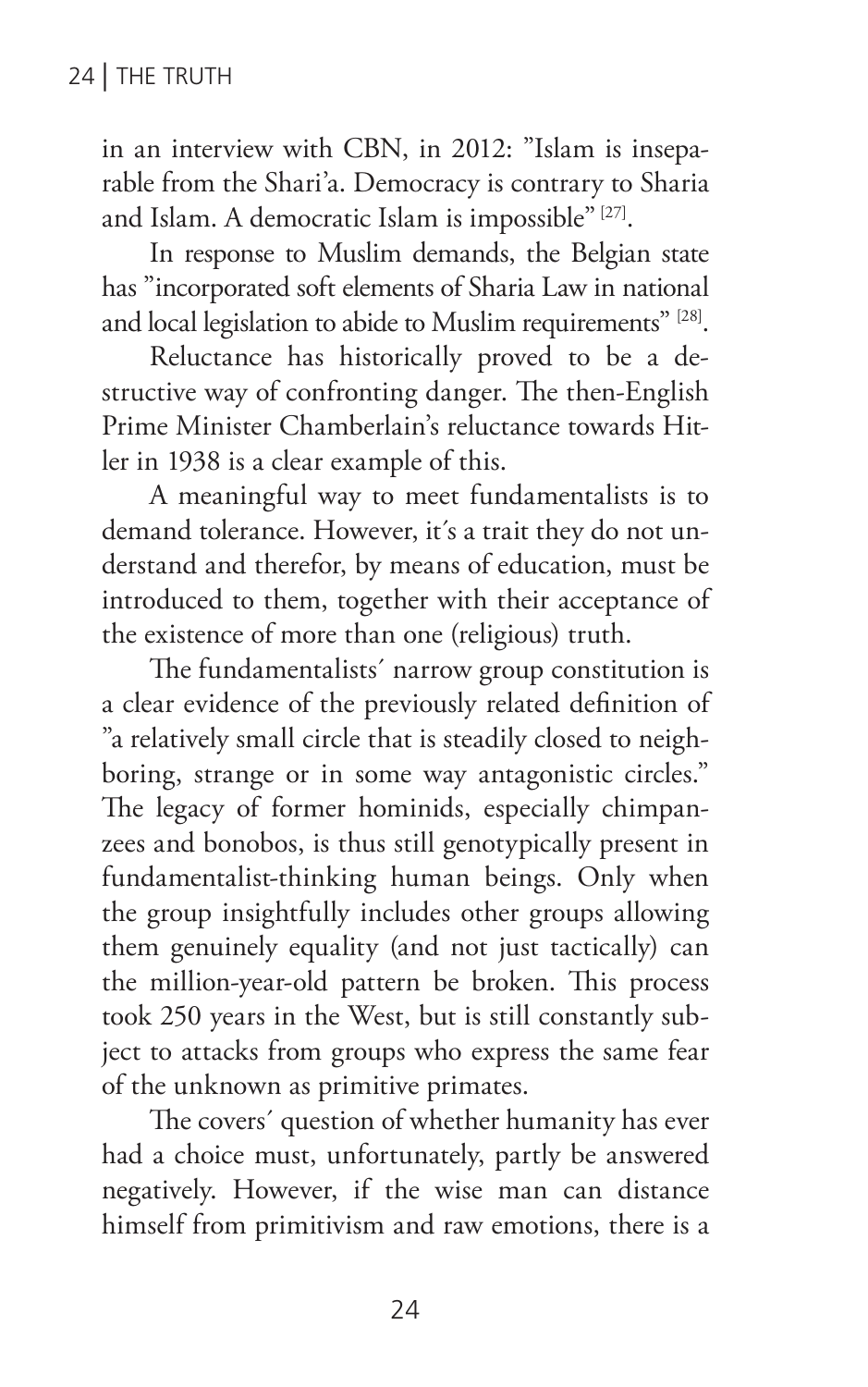chance of survival. The path goes through dramatic decisions to immediately stage decisive measures against global warming and massive information and education packages to the entire world population on why and how humanity must act to survive and combat superstitious delusions that prevent necessary global consensus solutions.

## A solution

So what ideas and explanatory models should humans listen to? Totalitarian ideologies are the irresponsible choices and unilateral male ideologies of monotheism have proven devastating. So also every ideology that creates gender inequality.

As long as people live in closed societies, ruled by power-mad despots or ideologies that brainwash people with the fact that there is only one truth, namely the dictator's or religion's, the individual's ability to reach goodness awaits. This is because free choice is an essential basis for achieving a higher consciousness. Needless to say there should be another baseline; equality and equal values for women and men.

During long periods of my life, I have lived in Israel and gained insights that would be impossible if I only lived in Sweden and in my hometown Malmö. By all means, Malmö is a wonderful cultural togetherness of people from almost 160 different countries and nationalities. Still, if one wants to understand the essence of today's turbulent dissonance between open and closed societies, one must have lived in the Middle East, which is almost to be considered a hell of power ambitions.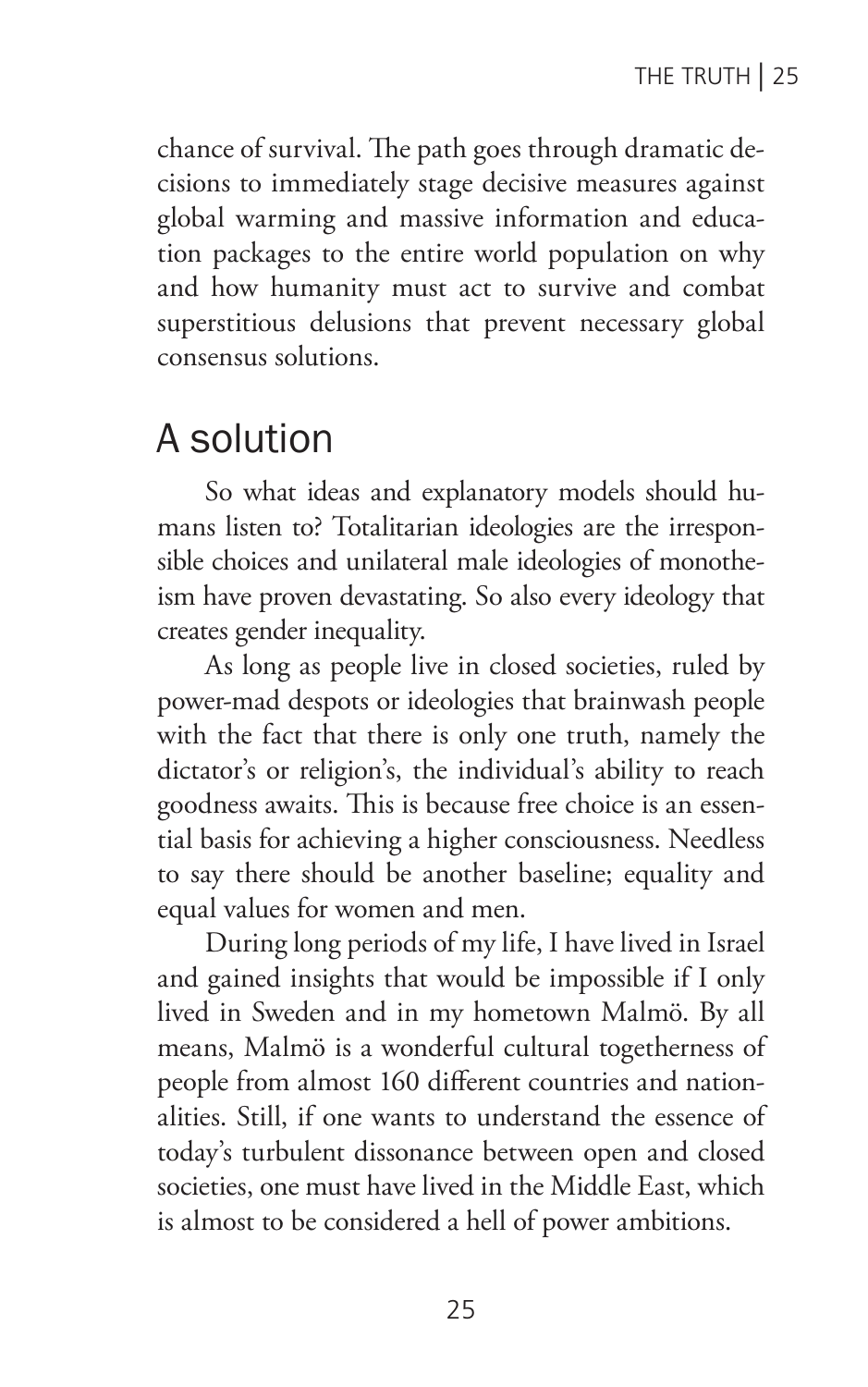As a teenager, I supported the newly formed state of Israel and, that after 2,000 years of diaspora, Jews would finally be allowed to move back to the country they were driven away from. As a child, I heard stories about how our neighbor on Hjorttackegatan in Malmö had been involved in organizing small boat armadas across the strait to save Danish Jews from the Nazis. I also had a Jewish boy and girl as good friends at the "Västra skolan" and I attended Sunday School in Petri Church under pastor Herman Schlyter, who strengthened my interest in the Holy Land. I joined pro-Israeli demonstrations as early as puberty. However, the manifestations attracted gradually far fewer participants than high-ranking socialist-oriented power demonstrations.

It was strange how, from the outset, the Israelfriendly Social Democratic party in just a few years, especially after the 1973 oil crisis, turned to anti-Israeli propaganda. Much later, I gained insight into why and how the swing happened.

According to the writer Göran Skytte, the background is the anti-Jewish attitude of the founders of the Socialdemocratic Brotherhood movement and its closeness to Hamas. Skytte wrote in a debate article in SvD 2006 "The author couple Sigbert Axelson (brotherhood) known in the 70s and Carl-Henrik Grenholm claimed in the magazine "Broderskap" and in the movement's study material that the Jewish state was contrary to the Bible's prophecies. Grenholm wrote in the newspaper Broderskap (no. 10, 1971):

> "The Palestinians want to wipe out Israel as a state, they want to crush Israel comple-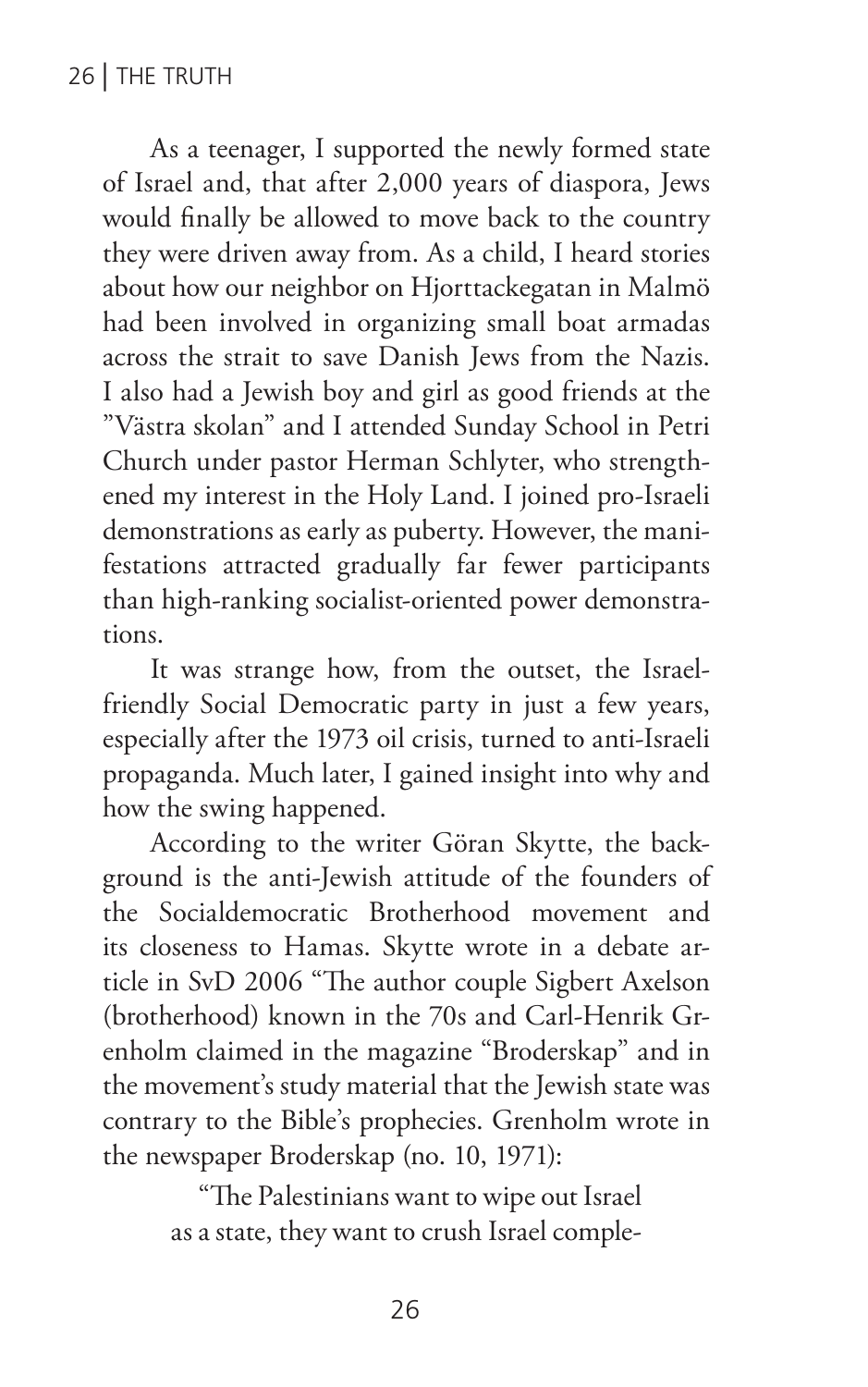tely this is completely true - and it is a goal we should support… The Brotherhood's study material on Israel in the 1970s included material in which the "Jews" were made collectively responsible for the crucifixion of Jesus. God's old covenant with the Jewish people was then replaced with a new covenant with the Christians. The Jews are then punished by God with eternal exclusion until the day they convert to Christianity. Then, but not before, Israel will be re-created. This "replacement theology" leads straight to a political condemnation of a Jewish state as such. "

The foundation for future collaboration between Swedish Social Democrats and representatives of many immigrant Muslims (who hated Israel) was thus created early. With increased Muslim immigration, it was only a matter of time before those who considered themselves to represent Muslims contacted the Social Democrats.

This happened from 1994 and onwards. SMR (Swedish Muslim Council) acknowledged that the organization became stronger and laid down the guidelines for increasing influence ahead of the 2002 parliamentary elections.

> "SMR's central organization has become stronger so that stability and continuity in political activities has become clearly noticeable, especially when a political organization called the Political Islamic Collection (PIS) was formed."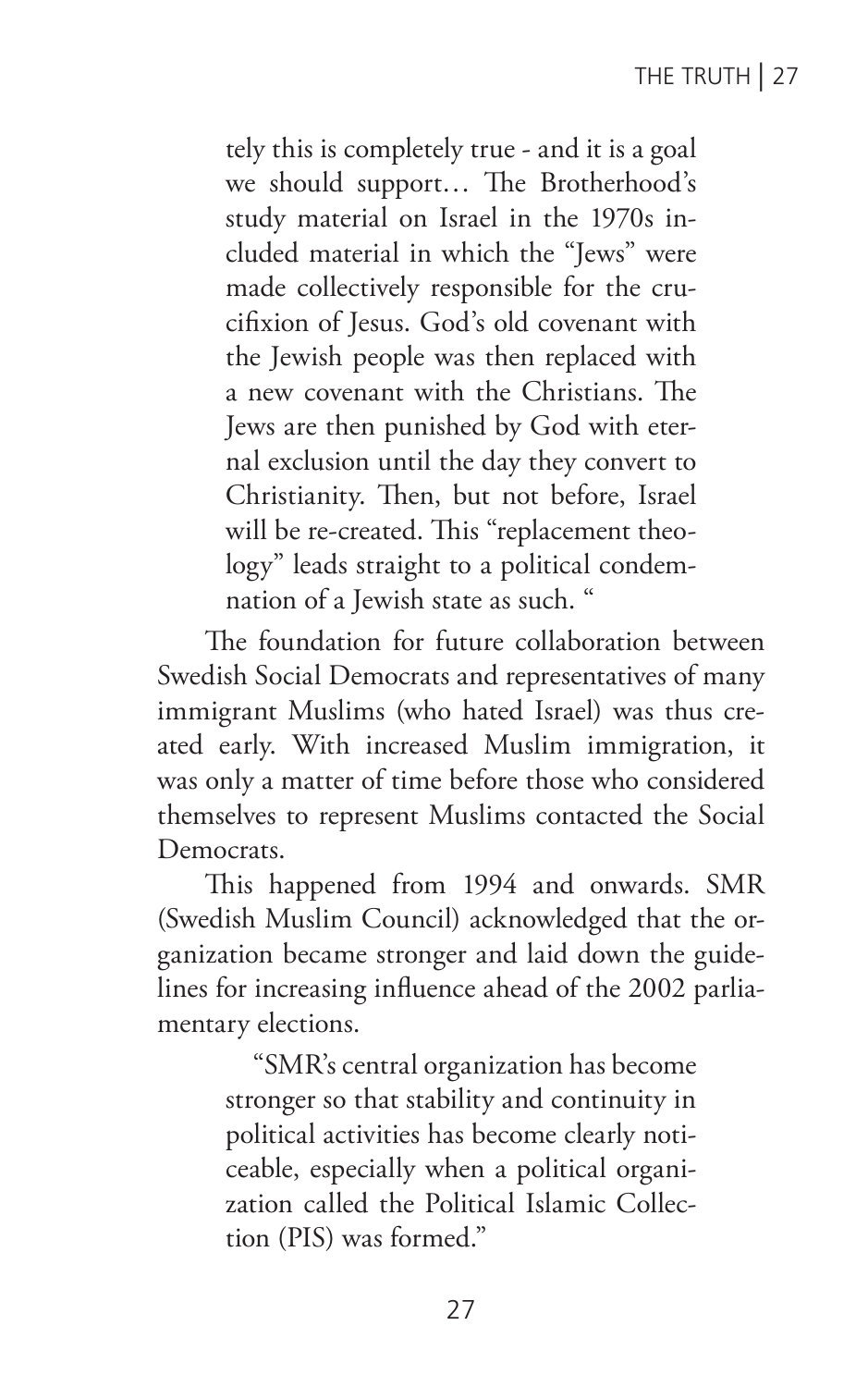This led to:

"A certain improvement in political life in that more Muslims have received political positions of trust at the municipal level and we hope to get even more at the Parliament level in the next election."

There should be no place in the political life of secular democratic and humanist Sweden for a foreign authoritarian confessional Islamist political constellation that requires religious influence. Parts of Swedish social democracy and the left have since the 1970s sold out their socialist soul to an ideology that is the opposite, to secure a government position but unaware of what this Trojan horse would bring to the Swedish people's home [29].

I am fortunate to have been born in Sweden, but what would my worldview look like if I was born in, let's say, Muslim Nablus on the West Bank, Jewish ultra-orthodox Mea Shearim in Jerusalem, or in the Bedouin village of Tuba in the Upper Galilee? Then I would have been trapped in a narrow but deep world of rules and regulations based on tribal (primate) thinking for the best of the group, i.e. decrees that since ancient times determine what is allowed and prohibited by canonized laws. These laws could not be called into question. Therefore, closed societies exist and cannot be integrated into the free world's openness unless reform work is allowed and undertaken.

Closed societies with rigid rules and regulations have certainly been functional during civilization to achieve the necessary conformism and pursue common goals. However, the question is in whose interest is the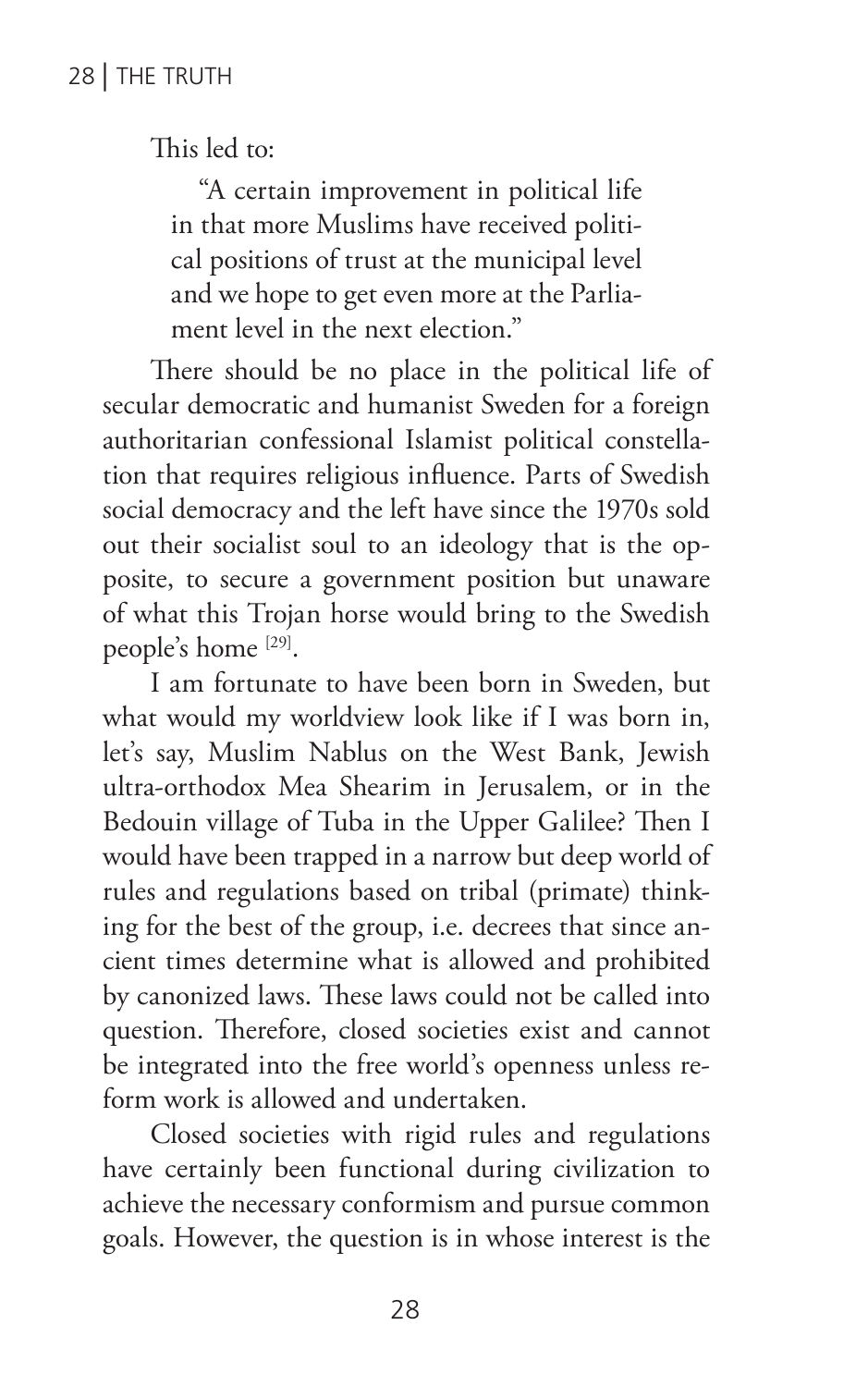group forced into conformism? Once the tribe's survival was assured, and surpluses began to accumulate, a pattern of hierarchy was discerned. The most gifted began to set the tone for how the group would be fortified, expand prosperity and attain a position of power against rival groups, in line with continued success both in the agricultural fields and on the war fields the appetite for more increased. Successful leaders with power-hunger attracted more and more people.

We have access to historical documents that indicate, as mentioned earlier, when the paradigm shift began. The first to break with indigenous traditions was Naram-Sin (circa 2254-2218 B.C.) in Mesopotamia ca. 4200 years ago when he was the first to proclaim himself as a god's representative on earth.

The Akkadian Semite cleaned out the world-view of the former Sumerian culture of total submission to the will of the gods. With Naram-Sin's decree of god status, a path of boundless conquest was opened in the name of a god. Rulers came to decide, in God's name, what was permissible and what was unauthorized. Women who had an almost equal influence under the Sumerian culture saw themselves gradually shifted to the home's domains. As earlier mentioned, Encheduana warned of the ongoing development, and paradoxically, she was the aunt of Naram-Sin. Men became more and more dominant at the center stage, and women were driven away from the public. As a direct result, women came to be oppressed and treated as possessions.

*Homo sapiens*, unlike other creations, has no barrier to power, ambitions, and greed. Power blinds and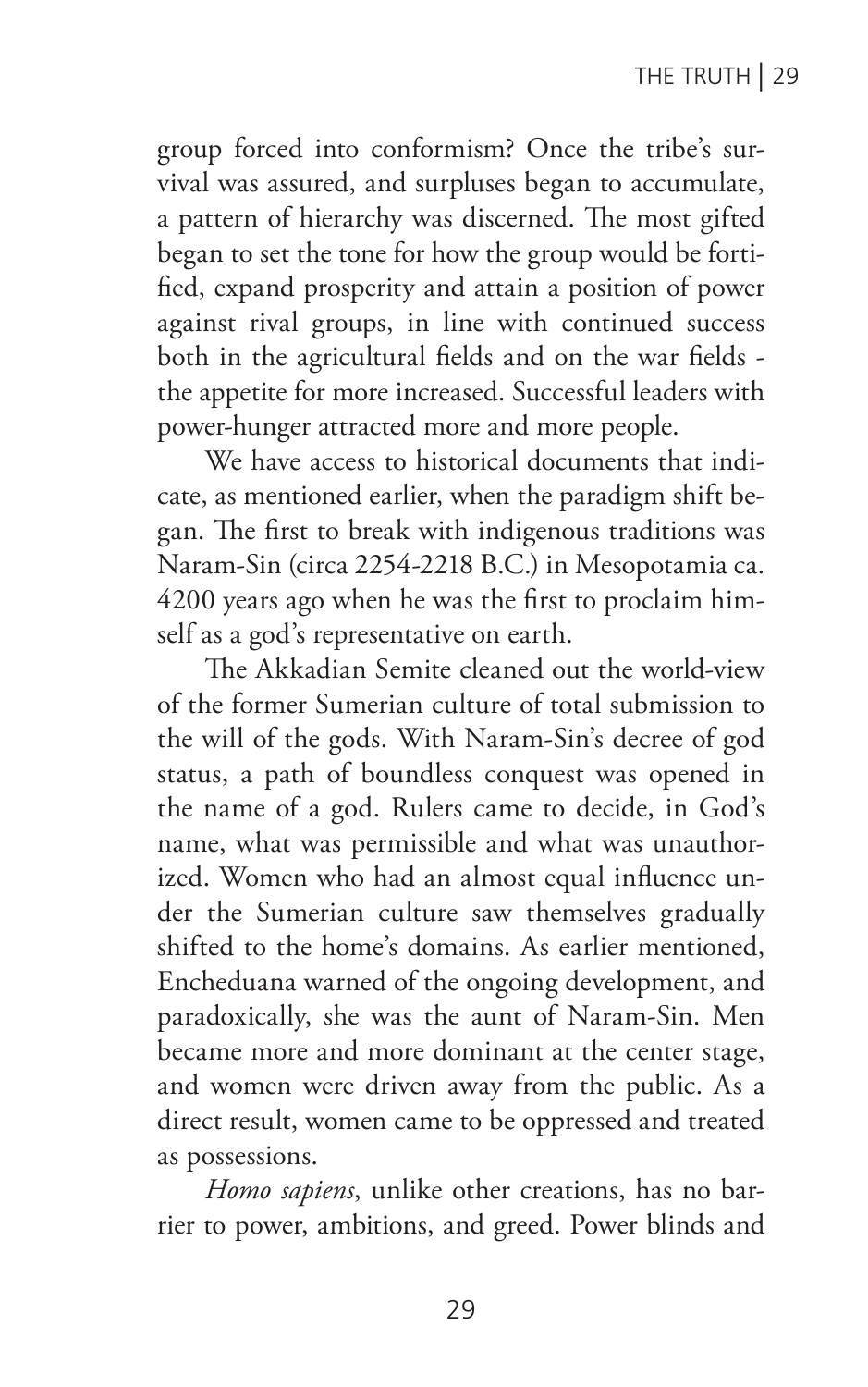corrupts, and the greedy wants more and more. This fatal flaw in the evolution of the sapiens must be blamed on an erroneous brain configuration. As a result, *Homo sapiens* (we) may be an additional evolutionary failure. Compared to other failures, sapienses have created death and misery for so many other creatures through its faulty brain construction. The barrier of reflection has given way to power and greed. Paradoxically, however, there are also barriers to common sense, but not to unmask decrees based on superstition. I have personally met highly educated, scientifically active people who are entirely incomprehensible when, for example, I argue that man is the result of evolution and not intelligent design (creationism).

Naram-Sin's disgraceful effort to proclaim himself as the Moon-god Sin´s representative on earth was the beginning of a process that would, among other things, lead to the birth of monotheism. The Abrahamic doctrine cleansed the house of thousands of former gods and demanded blind obedience to Yahweh's laws - something that fell into good ground as the new faith quickly gained a foothold in the Middle East. But Yahweh worshipers gradually closed the door for converts. After political and religious strife within the Israelites´ ranks, a new variant of monotheism was born; Nazarene, whom they first came to call after Jesus of Nazareth. Christians interpreted the Roman Empire's devastating victory over Israel as a sign that Israel and the Judah kingdoms did not preach God's proper doctrine. Half a millennium later, a third monotheistic doctrine was born, claiming that its predecessors did not preach the right ideology: Islam came to demand total submis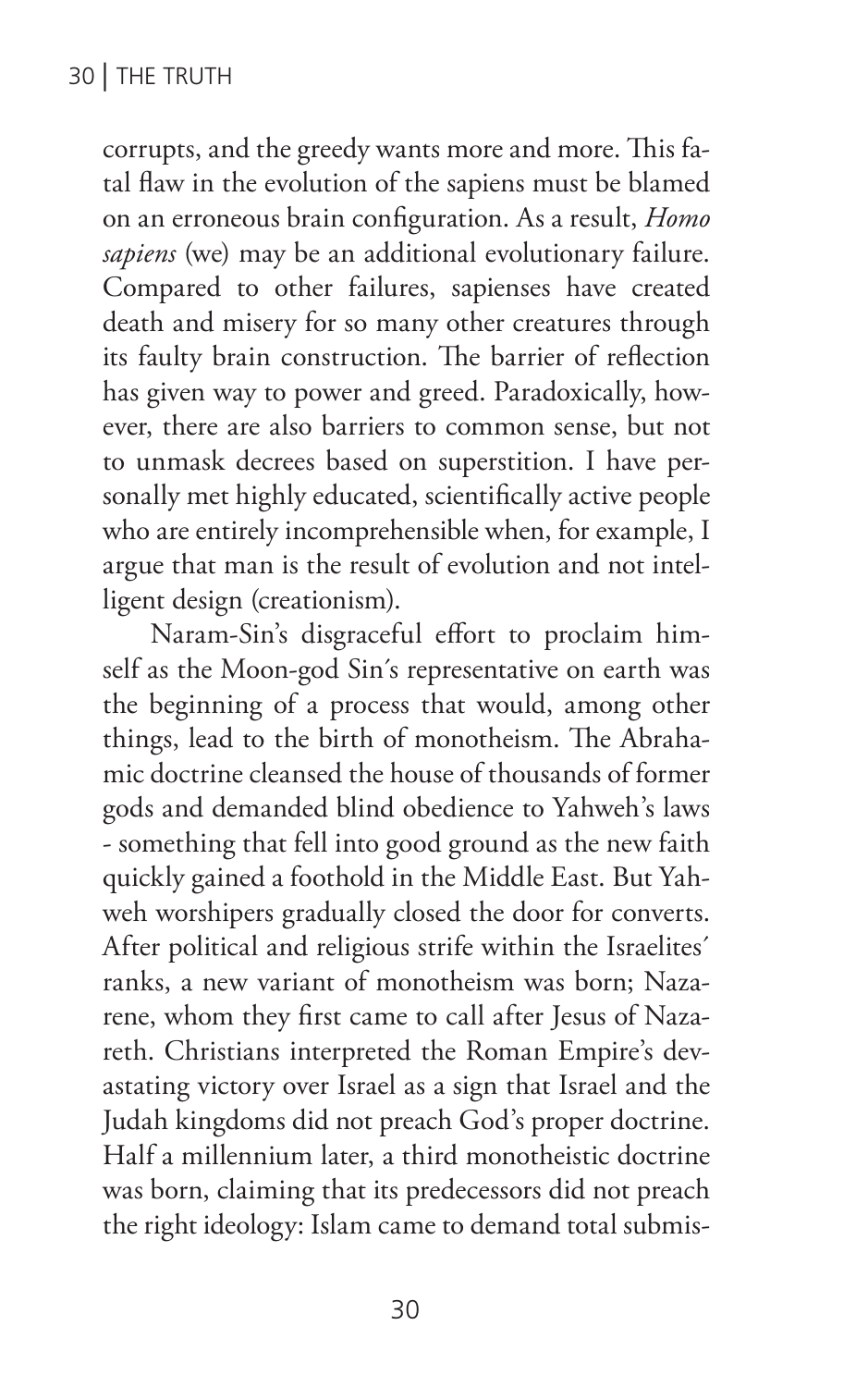sion, and to this day, unlike Judaism and Christianity, it has not undergone any canonized reform. The priesthood of Judaism and Christianity today does not preach all words of the Bible, such as:

> "Thus saith the LORD God of Israel, Put every man his sword by his side, and go in and out from gate to gate throughout the camp, and slay every man his brother, and every man his companion, and every man his neighbour. And the children of Levi did according to the word of Moses: and there fell of the people that day about three thousand men." (Exodus 32: 27-28).

> "Think not that I am come to send peace on earth: I came not to send peace, but a sword.For I am come to set a man at variance against his father, and the daughter against her mother, and the daughter in law against her mother in law.And a man's foes shall be they of his own household." (Matthew 10:34-36).

The clergy of Islam, on the other hand, cling to this day to the mindless and terrible decrees:

> "And kill them wherever you overtake them and expel them from wherever they have expelled you, and fitnah [disbelief] is worse than killing." (Qur´an 2:191).

I am convinced that if someone today tried to market a new ideology with a similar wording, very few people on earth would go for such calls. Why do people not give up on the past and work for peaceful coexis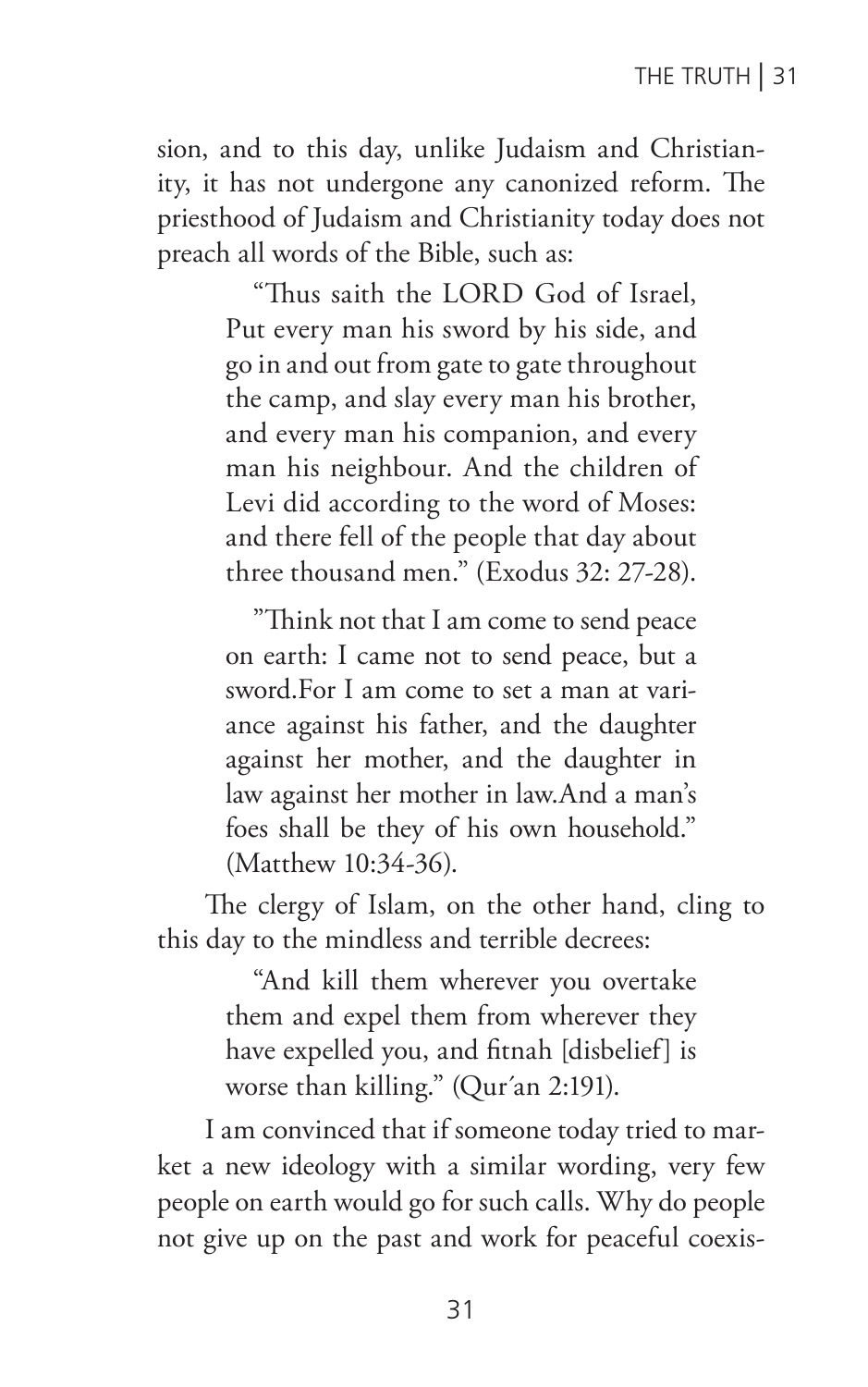tence without God's interference? Why are people sacrificed daily on the altar of intolerance?

One reason is that there is a terrible imbalance in the world between those who have and those who have not. People who fight for daily survival in closed and corruptly governed or greedy profit-driven societies have zero or very little interest in others. For them, tribal and group affiliation is a matter of survival. Add to this that man is easy to dupe, at least initially. Rhetorically gifted people can easily ride on people's discontent or promise to fulfill age-old ideals, which ultimately benefits the elite.

With the Covid-19 pandemic, the injustices have become even more evident. People in many countries have less chance to receive adequate healthcare.

A new global leadership must step forward and take on the world's terrible injustices and convey goodness. But crude ideologies scarcely learn through education. They are blinded by greed, which is why financial sanctions are the best tool to force these regimes into real adherence to socio/economic justice. Earth's resources belong to all of humanity and should be distributed globally.

We must never forget that we are only guests here on earth, and as a guest, we should know how to behave well; not destroy and kill but show reverence for all living.

Could the threatening mass extinction have been avoided if man had listened and decisions been made in agreement with women? Maybe! But one thing is for sure; women would not have become the breeding factories that Monotheistic ideologists demanded. With significantly lower birth rates, the world would have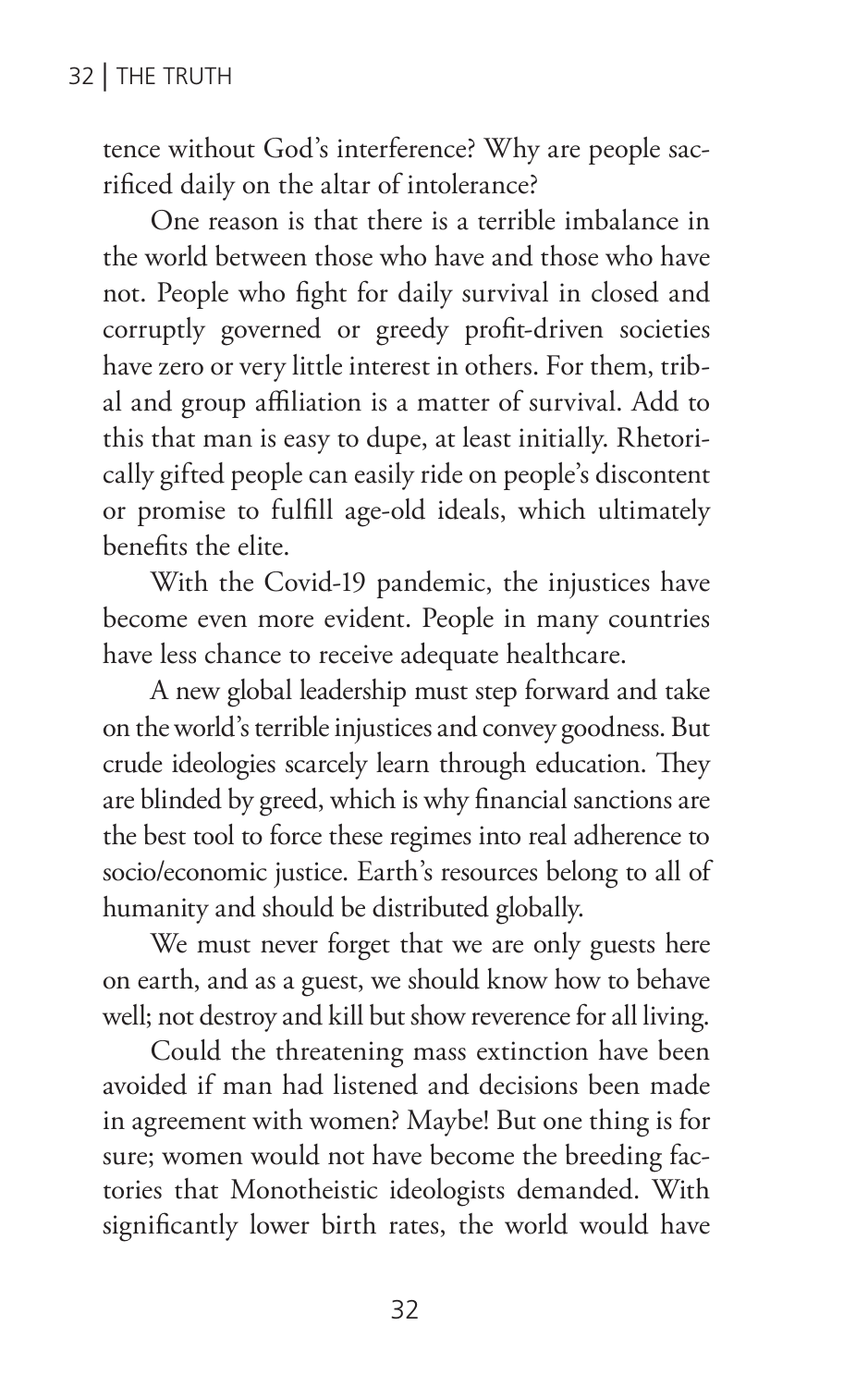had fewer mouths to feed. But, above all, the wisdom of Sapiense's could have been expressed in a balance between female and male cognitive abilities.

#### Can we?

So, what to do today when the gods in Western societies largely are silenced, politicians lack insights or are too afraid to risk their political position while scientists (already from 1847 by George Perkins Marsh) warn of mass extinction if we do not act forcefully (IPCC report published November 2018).

In such a context, populist movements always appear. The populist is relying on the fact that the "elite" opinion makers and political leaders do not dare to name things by their correct names. The populists exploit people's anxiety and claim that the rulers do not listen or understand the concerns of the people. Those who feel their social position are most threatened are those who fall for the promises of populists. But the situation is so serious that even the most alarming climate populists cannot be ignored. A new term has thus been introduced: Climate alarmist for those who speak of the worst immediate consequences of global warming. Professor Emeritus Guy McPherson, an evolutionary biologist from University of Arizona, is convinced that we are going towards the sixth mass extinction, and that it will occur by 2026! For his part, the train passed already in 2009, when he left his position at the university and began travelling all over the world (without economic compensations besides travel expenses) to warn about what is going to happen. At another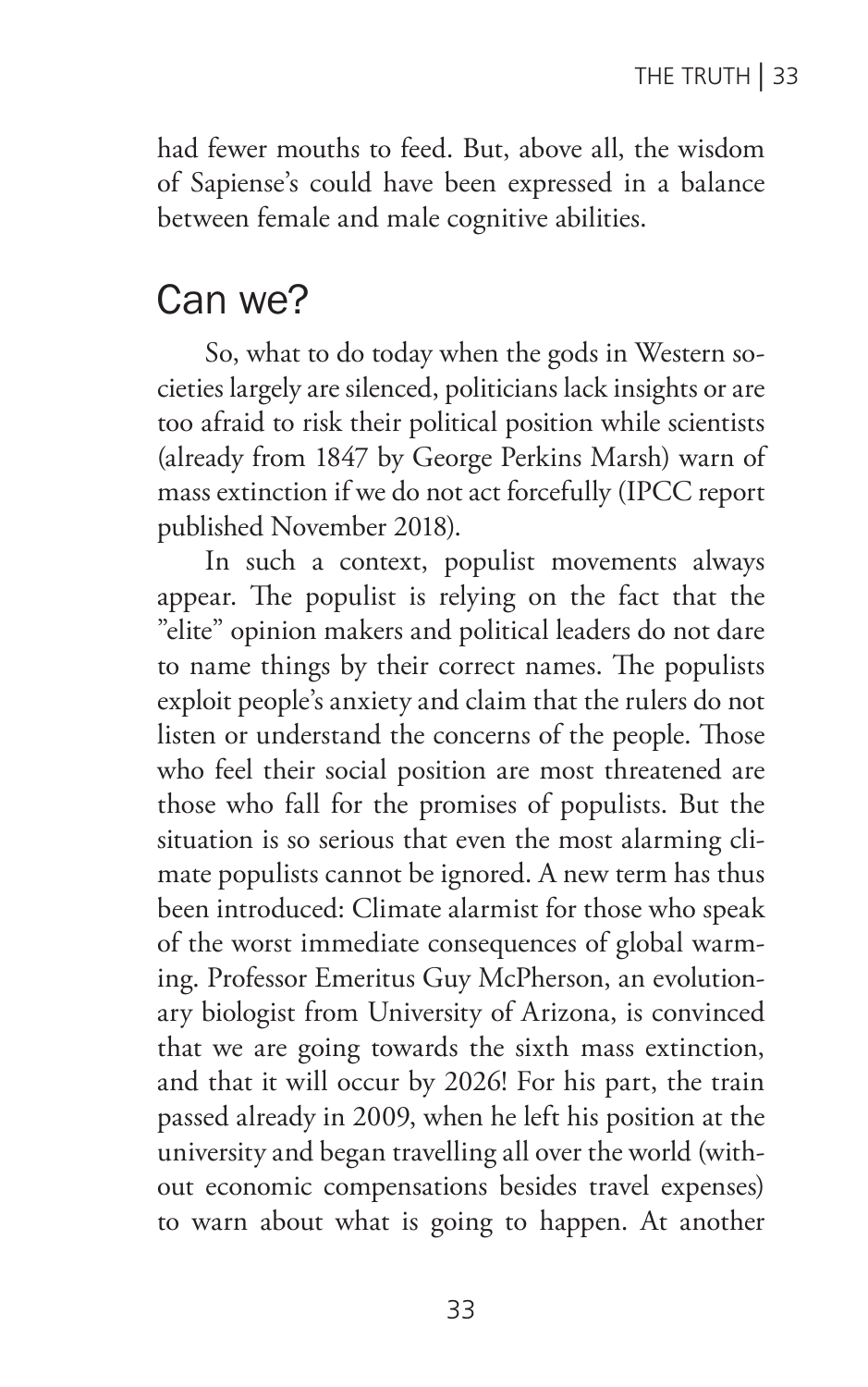angle of this climate awareness spectrum, Sweden´s Johan Rockström, Professor of Environmental Sciences at Stockholm University and, since 2018, head of the Potsdam Institute for Climate Impact Research (PIK) outside Berlin, in an interview recently said:

> "To have a chance to stabilize the heating at 1.5 degrees, we are in a position where we have less than ten years left if we continue on today's course." (Rockström).

Rockström balances on a delicate line between the research community and the political establishment. A few years ago, he said that the dangers lay much further in the future but (like many other climate researchers) he has recently revised his view and said that the disaster is "near in time" (Swedish original expression "närtid") unless we act. Between these extremes, there is primarily the nestor of climate research, Peter Wadhams, Professor of Ocean Physics and Head of the Polar Ocean Physics Group Department of Applied Mathematics and Theory of Physics at Cambridge University. Wadhams has led 40 expeditions to the Arctic. According to The Guardian 2016-08-18, "Wadhams is mostly right about climate science. There is definitely a long-term [sea-ice] decline in the Arctic Ocean, as many have described as a `death spiral´.

Common to all three climate researchers is the conviction that when the Arctic becomes ice-free, the race is in principle over for *Homo sapiens*. Rockström claims that `the permafrost melts [which results in] loss of methane hydrates from the seabed ... Amazon rainforest dies, snow protection decreases in the northern hemisphere ... These tipping elements can potentially give a series of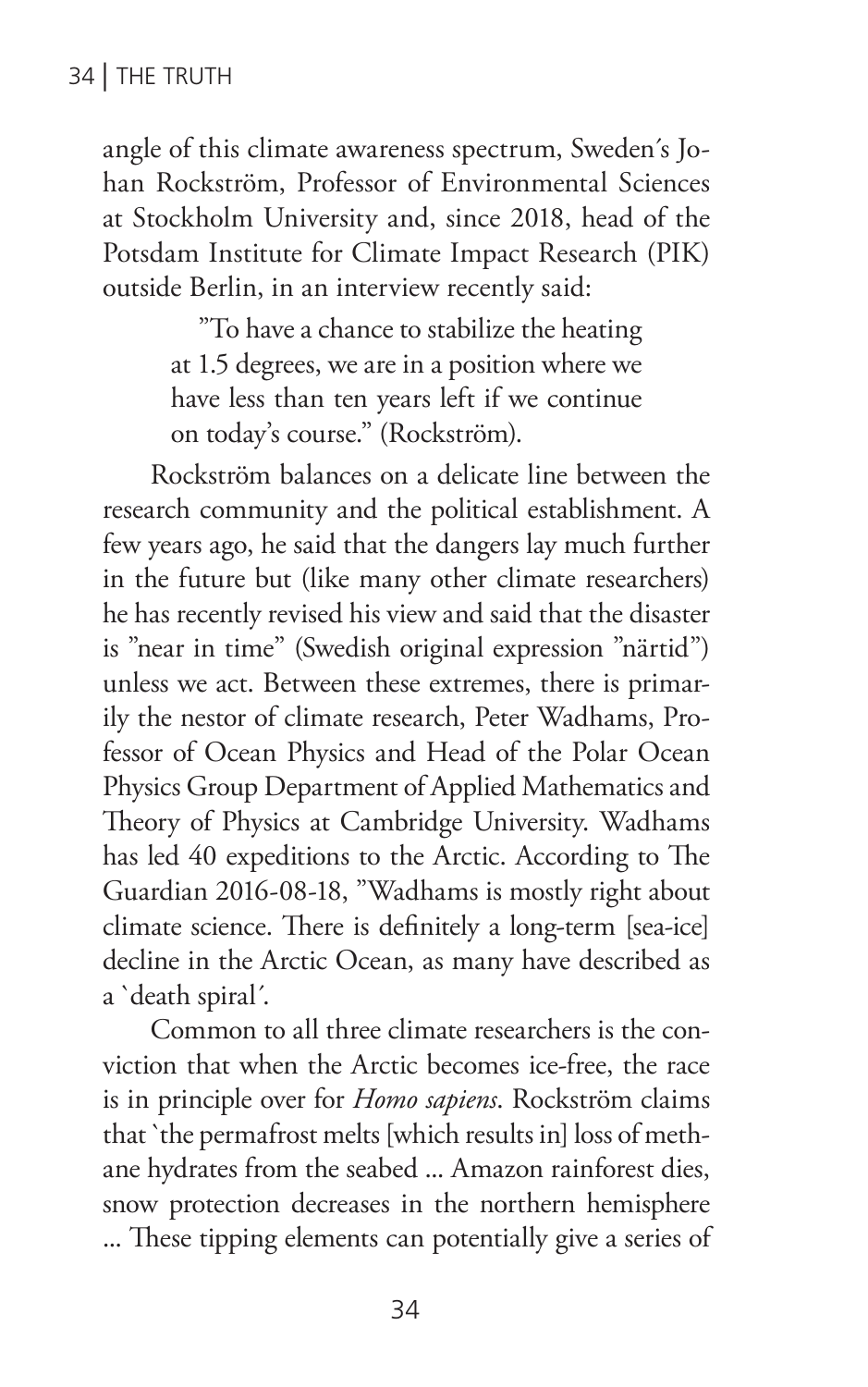domino effects. Once activated, one effect will lead to the release of others. It can be very difficult or impossible to stop this domino chain. Places on Earth become uninhabitable if "Hothouse Earth" becomes reality´ (www. stockholmresilience.org, 2018-08-06).

The compressed chart (below) is showing undeniable facts about temperature increase, carbon dioxide and methane content over the past 400,000 years of repeated ice ages and up to our days.



This summary was made in 2013, but 2019-06 (NASA) figures show a rise in temperature since 1750 of 1.820 C. The carbon dioxide content has increased to 410-419 ppm (depending on the season) and methane emissions from the Arctic now show that the methane bomb is about to explode. Methane gas is the single most powerful greenhouse gas as it is significantly more potent than carbon dioxide and results in very rapid temperature rises. Methane emissions from the Arctic are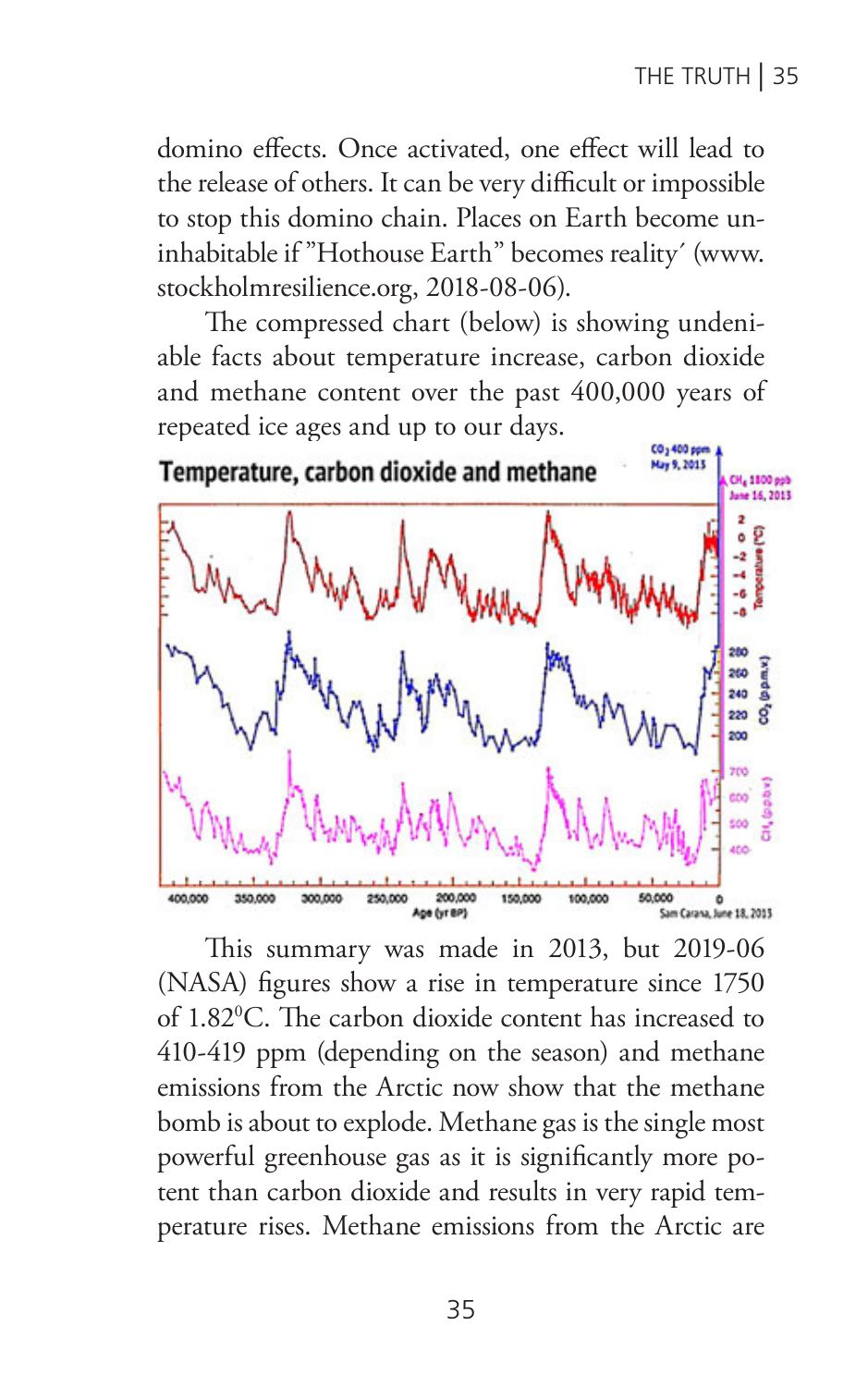now topping 1920 ppb while the global figure is 1850 ppb (before industrialisation it was roughly below 700 ppb). During humans´ 10,000 years of civilization, the average carbon dioxide content, as pointed out earlier, has been around 280 ppm with a temperature variation of about  $\pm 1^0$ C. During the ice ages, the carbon dioxide content in the atmosphere ranged between 180-270 ppm. The world thus stands before a rapid temperature rise never before experienced in the history of Earth in such a short time.

All the above is a result of the "wise man´s" rhetorically talented persons who in their own interests made devastatingly bad choices. If *Homo sapiens* is to have a future, we must be much more critical, listen to the science-based expertise, and carefully consider every step that may have an impact on earth and on human existence. The different choices of *Homo sapiens* stemming from the South African steppes to today´s high-tech excellence may end up in a gigantic evolutionary smash failure.

The ongoing Covid-19 pandemic is just a slight premonition of what is to come (if we do not act forcefully) when large parts of the world's cultivated land collapse due to climate change, leading to famine and billions of people becoming climate refugees.

## Yes, we can

So how do we ensure existence not only for ourselves but for our children, grandchildren and future generations? First and foremost, we must end all combustion of fossil fuels and turn to renewable energy sources, especially solar and wind power. But it is equally important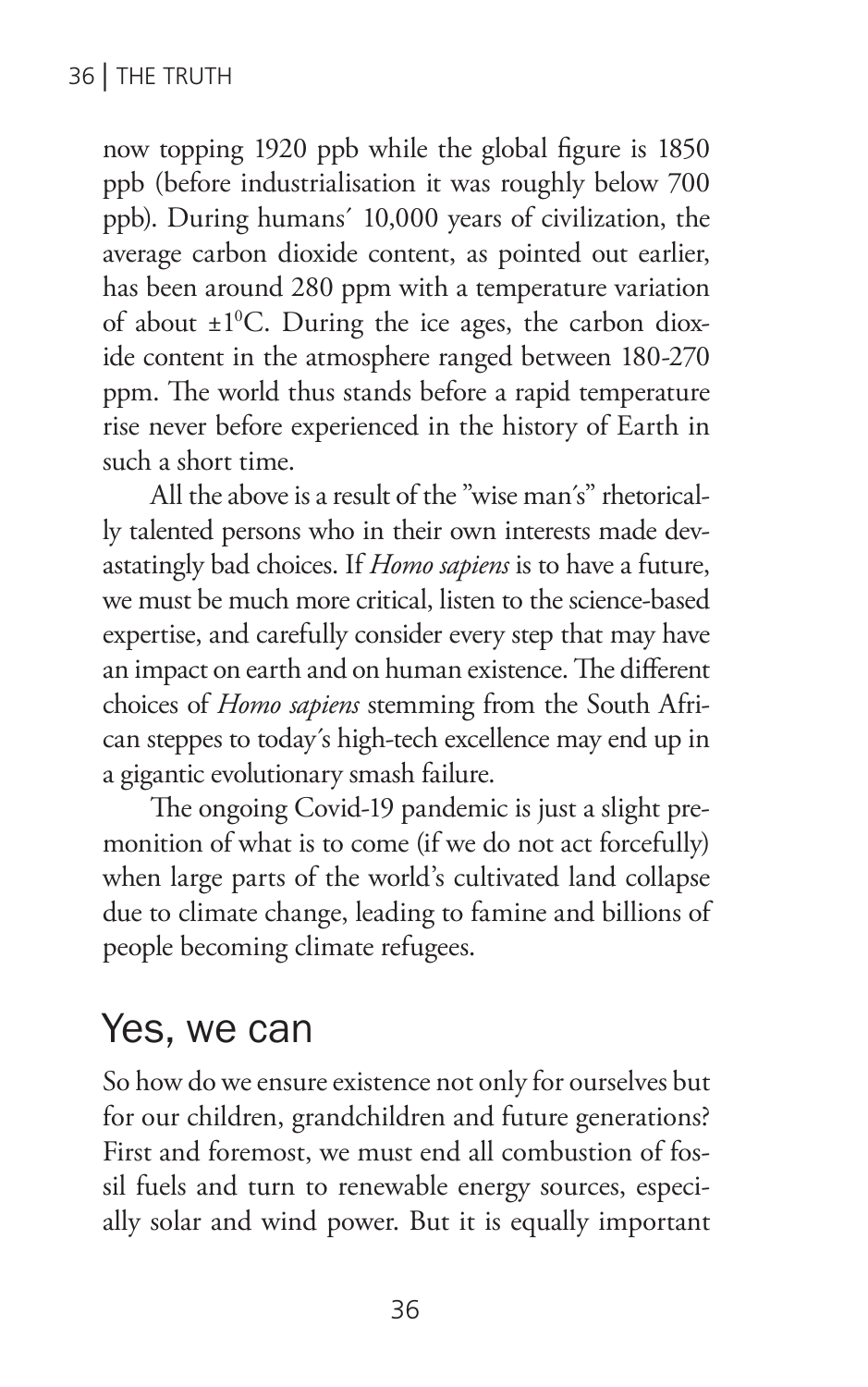to quickly start extracting carbon dioxide from the atmosphere, which requires a gigantic unprecedented collaboration all over the world. The costs are also gigantic, but we have no choice. Capitalists who are most often greedy themselves and profit greatly from the world's demand for oil must now share their profits. Many will probably be completely blundered when investments of 28-32 trillion US dollars will be written off.

We will never be able to stop the carbon dioxide heating process, just slow it down. To maximize this we have three possibilities. First, build 10,000´s extraction plants (using solar energy) around the world in places where large quantities of carbon dioxide are released. Secondly, chemically bind carbon dioxide in mineralization processes, and thirdly, plant seagrasses on the seabed down to 90 meters depth. Marine plants, especially seagrasses, have been shown to bind carbon dioxide into a carbon sink (so called Blue Carbon). One hectare of seagrasses represents between 10-40 hectares of forest on land in terms of absorbing and binding carbon dioxide. Further, major investment in geoengineering will certainly lead to innovative solutions to slow down global warming. This includes "locking away atmospheric carbon by dropping pea-coloured sand into the ocean. The sand is made of ground olivine – an abundant volcanic rock, known to jewelers as peridotite – and, if Green's calculations are correct, depositing it offshore on 2% of the world's coastlines would capture 100% of total global annual carbon emissions. Or, "Marine cloud-brightening" by spraying a fine mist of seawater into clouds so that the salt makes them brighter and more reflective of the sun's heat" [30].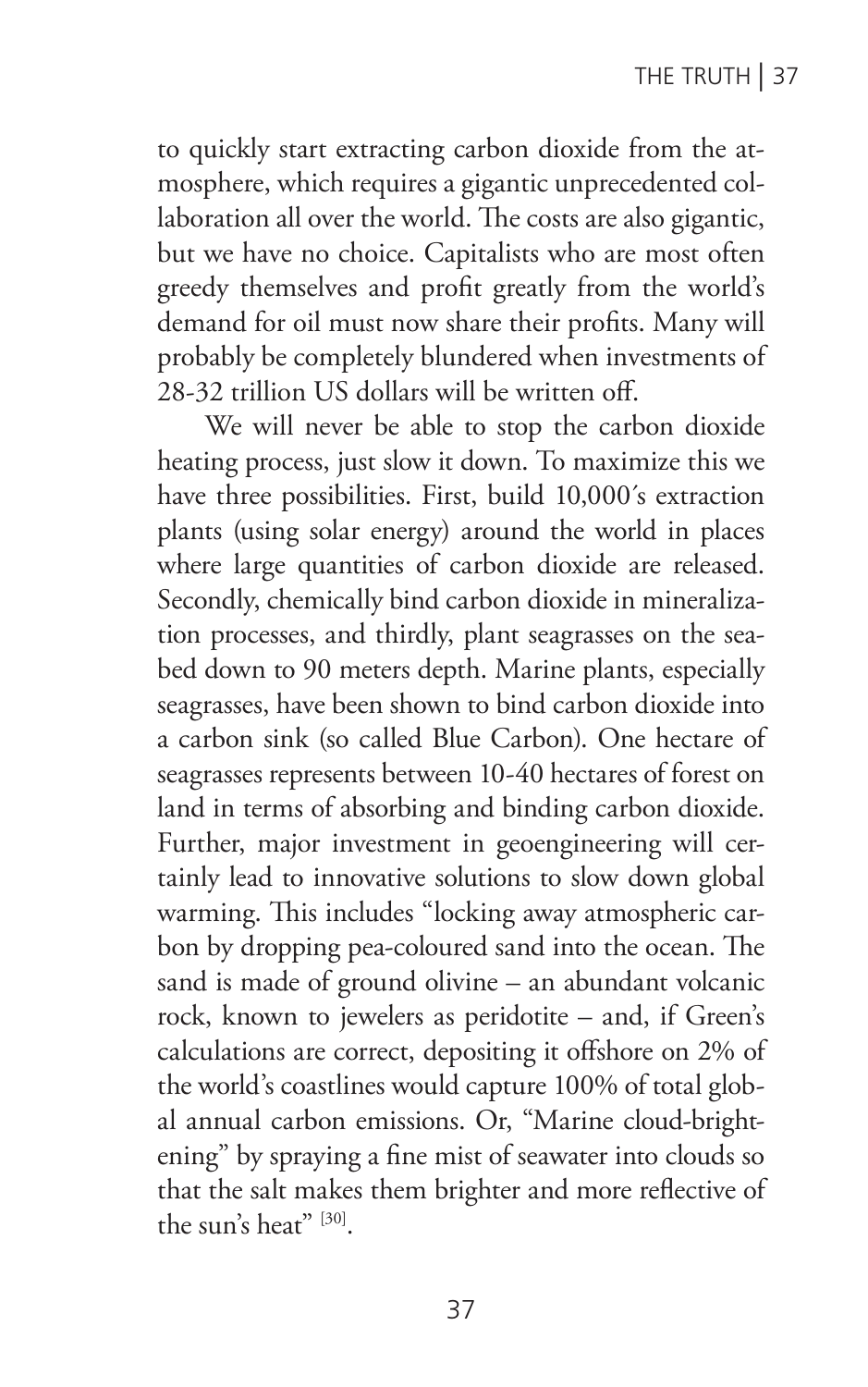Furthermore, the human diet must be transformed. We must emphasize vegetable food and greatly down grade cattle stock. Humans also have to dramatically reduce the birthrate. Common to all these measures is that they can be instigated immediately. The technology is available. We can switch to electrically powered vehicles, loaded with solar- and windpower-generated electricity. We can store solar energy. We can extract carbon dioxide en masse. We can change directions of farming and agricultural output. We can regulate the number of births. Only the political will and the realization of the extremely serious situation are missing. The denials are getting weaker, but erroneous information is still being spread from major countries' climate policy platforms. However, these people must realize that the world has no choice but to dismantle the fossil fuel industry. It is megalomanic stupidity to continue using fossil fuels when we know that renewable energy is less expensive to produce. Part of humanity should perhaps be renamed from *Homo sapiens* to *Homo corruptus* (the corrupt man)? It's time to change the attitude and manifest ourselves as *Homo amoris* by showing love to each other, our country, our planet, put an end to wars and promote knowledge to the masses.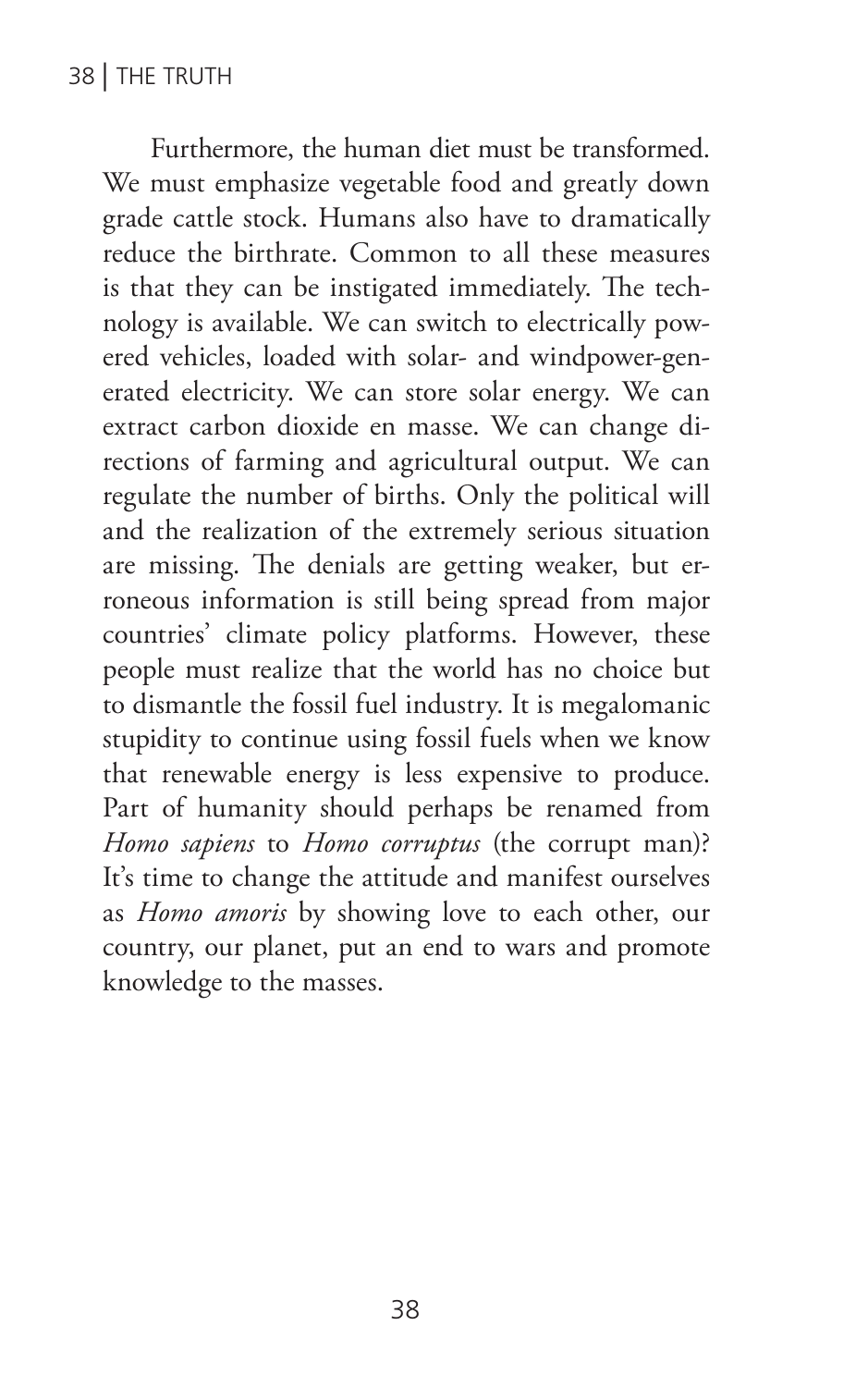#### Sources

1. The Impact of Primatology on the Study of Human Society, https://oxford.universitypressscholarship.com/ view / 10.1093 / acprof: oso / 9780195130027.001.0001 / acprof-9780195130027-chapter-7

2. Https://www.newscientist.com/article/dn2495-bigger-is-betterwhen-it-comes-to-the-g-spot/#ixzz6kfhBoVRg.

3. https://pubmed.ncbi.nlm.nih.gov/7525428/

4. Hashimoto, 1997; Hashimoto & Furuichi, 1994; Johnson, 1997; Jordan, 1977; Van Elsacker et al., 1997

5. http://www.bbc.com/earth/story/20160317-do-bonobos-reallyspend-all-their-time-having-sex

6. https://theconversation.com/bonobo-mothers-meddle-in-theirsons-sex-lives-making -them-three-times-more-likely-to-father-children-117446

7. de Waal, Frans; Lanting, Frans (1997). Bonobo: The Forgotten Ape. University of California Press

8. https: // www.ncbi.nlm.nih.gov/pmc/articles/PMC3498939/).

9. https://mediarelations.gwu.edu/study-finds-bonobos-may-bebetter-representation-last-common-ancestor-humans-common-chimpanzees

10. France24, https://www.france24.com/en/tv-shows/thedebate/20210128-breaking-the-silence-on-incest-how-france-isfacing-up-to-the-unspeakable

11. (SOU 1976: 9, p. 31.)

12. Lumley, Alyson J. Sexual selection protects against extinction, Journal: Nature, : 2015, ISSN: 1476-4687 and https://onlinelibrary. wiley.com/doi/full/10.1002/evl3.80

13. Conricus, Richard, Evenisation, 2020, http://lup.lub.lu.se/ student-papers/record/1423087/file/9028013.pdf

14. https://phys.org/news/2021-07-dna-unique-modern-humans. html

15. https://www.inverse.com/science/bonobos-behave-like-humans-in-this-1-key-way

16. Berg, Lasse, Dawn over the Kalahari: how humans became human, 2011, Real Africa Books,

17. https://www.npr.org/sections/goatsandso-

da/2021/03/20/978868116/some-generous-apes-may-help-explainthe-evolution-of-human-kindness

18. https://www.ecowatch.com/atmospheric-co2-highest-level-2653278942.html

19. https://www.ecowatch.com/atmospheric-co2-highest-level-2653278942.html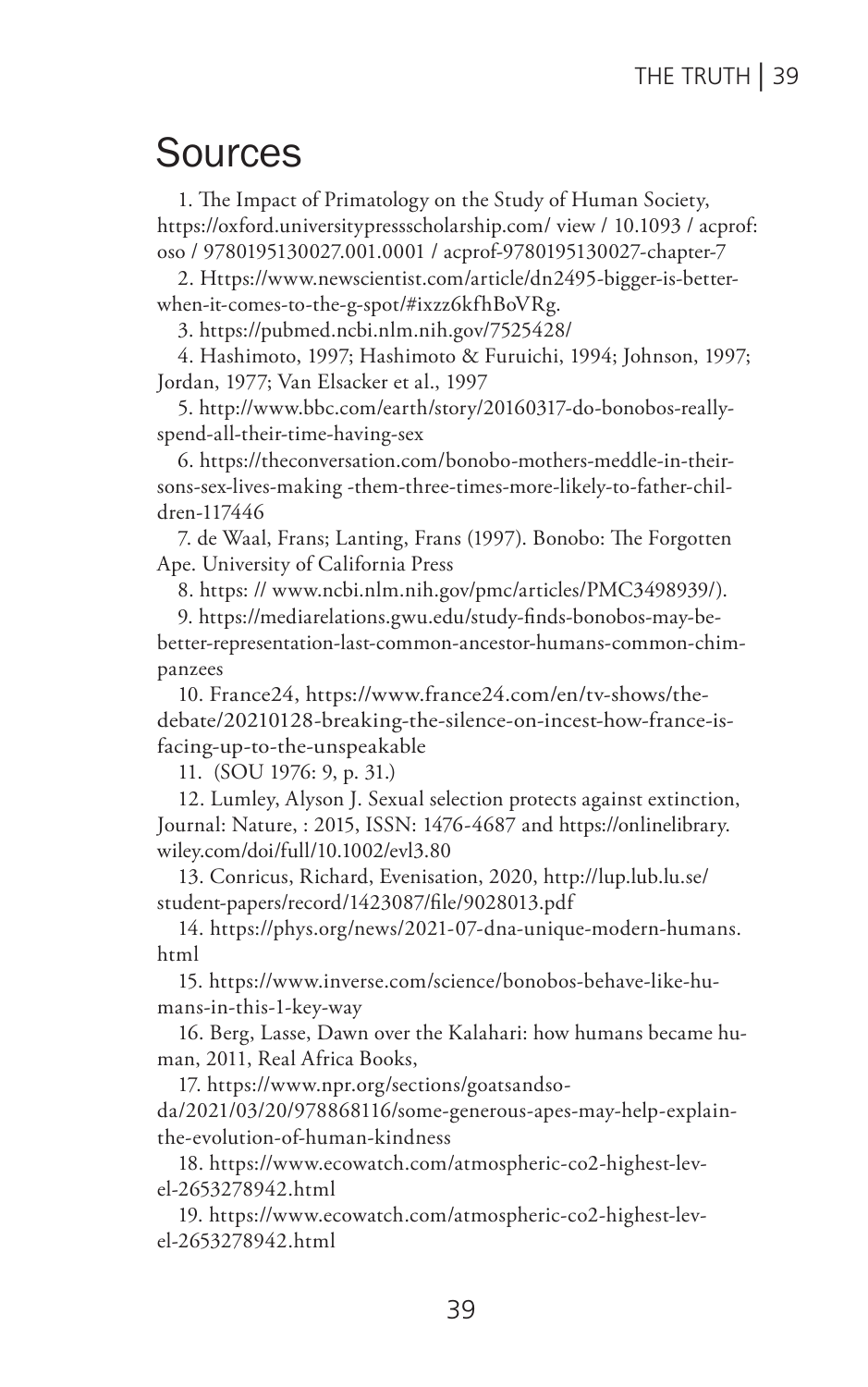#### 40 | THE TRUTH

20. https://research.noaa.gov/article/ArtMID/587/ArticleID/2742/ Despite-pandemic-shutdowns-carbon-dioxide-and-methane-surgedin-2020

21. https://www.history.com/topics/natural-disasters-and-environment/history-of-climate-change

22. https://www.worldhistory.org/Naram-Sin/

23. Sazonov. Aspects of Royal Ideology and Religion of Sumer and Akkad in III millennium BC. Tallinn University, 2019

24. https://www.economist.com/asia/2021/07/08/america-leavesafghanistan-on-the-brink-of-collapse

25. https://www.spiegel.de/international/world/in-the-valley-of-thewarriors-the-taliban-gains-ground-in-east-afghanistan-a-db08405cc0eb-4776-95b8-2873b46ce3fa

26. Conricus, Richard, *EVOLUTIONARY ideas – A short story about why,when and how humans (by all accounts) took the wrong path, and almost killed the planet*, numen publications, 2011-2020

27. https://www.youtube.com/watch?v=eFOBxMDuaUk

28. https://www.youtube.com/watch?v=eFOBxMDuaUk

29. numen.com (original Swedish text)

30. https://www.theguardian.com/environment/2021/jun/23/cloudspraying-and-hurricane-slaying-could-geoengineering-fix-the-climatecrisis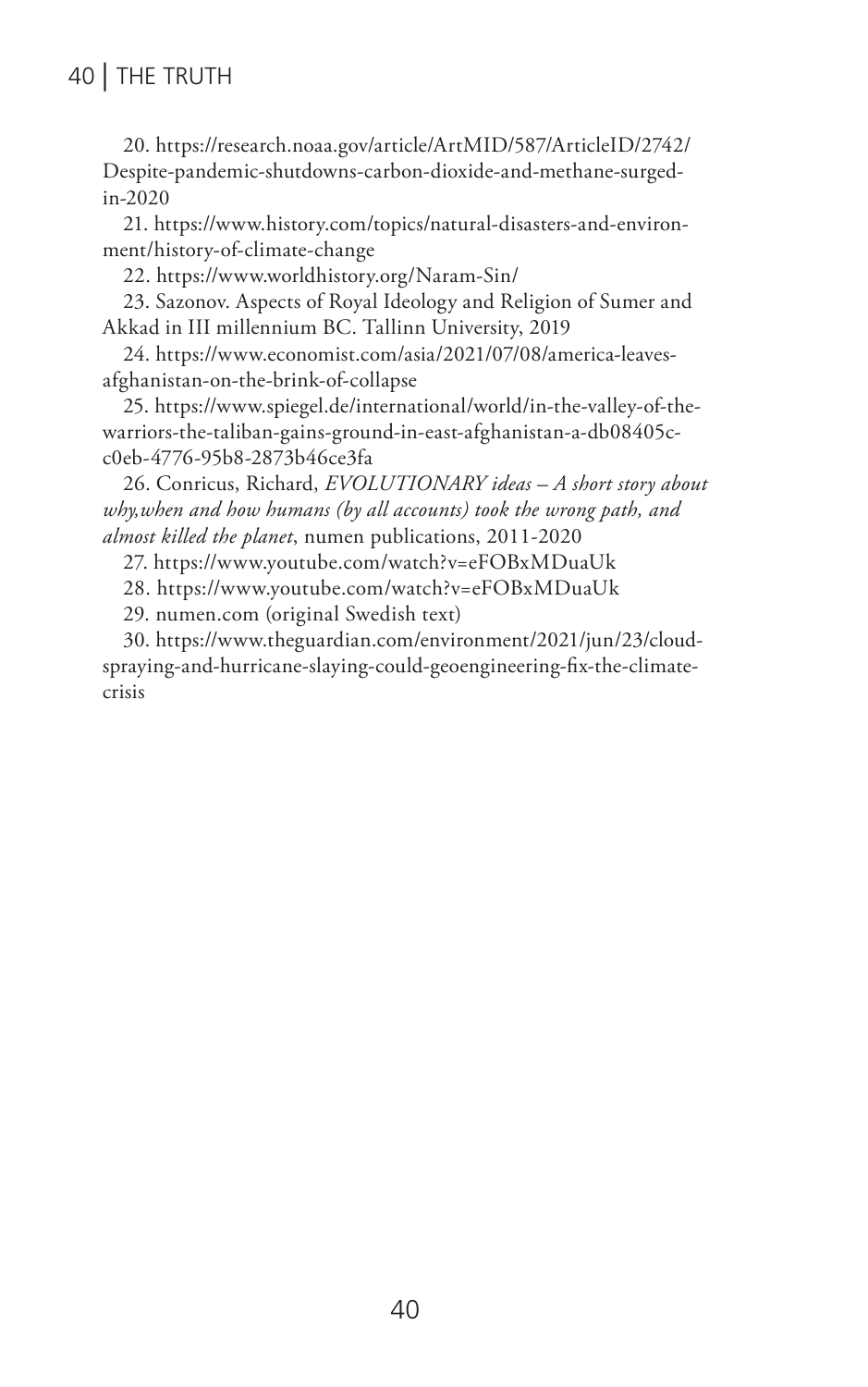### Literature

Arctic news, https://www.facebook.com/groups/arcticnews/

Bott, Gerhard, The Invention of the Gods. Essays on Political Theology.

Black, J.A., Cunningham, G., Ebeling, J., Flückiger-Hawker, E., Robson, E., Taylor, J., and Zólyomi, G., The Electronic Text Corpus of Sumerian Literature (http: //etcsl.orinst.ox.ac.uk/), Oxford, 1998–2006.

Hansen, James, https://www.nytimes.com/1988/06/24/us/ global-warming-has-begun-expert-tells-senate.html

King James Bible, http: //www.kingjamesbibleonline.org/

Kramer, Samuel Noah, Lamentation over the Destruction of Ur, AS 12 (1940).

Kramer, Samuel Noah, From the Poetry of Sumer, University of California Press, 1979.

Kramer, Samuel Noah, The Sumerians, University of Chicago Press, 1971.

Meador, Betty De Song, Inana - Lady of Largest Heart, University of Texas Press, 2000.

PIOMAS, http://psc.apl.uw.edu/research/projects/arctic-sea-icevolume-anomaly/

PNAS, https://www.pnas.org/content/early/2018/12/18/1808103115. short?rss=1

Rockström, Johan, https://www.stockholmresilience.org/research/research-news/2018-08-06-planet-at-risk-of-heading-towards-hothouseearth-state.html).

Seagrass, https://theconversation.com/we-desperatelyneed-to-store-more-carbon-seagrass-could-be-the-answer-105524?fbclid=IwAR2QLh-jatXJ2f2HjnPeHT5-QEOXO12yH5SecIc-54Z2wi5k2acSeuLrhgKk

Seyle, Conor, One Earth Future Foundation, http://www.bbc. com/future/story/20190304-human-evolution-means-we-can-tackleclimate-change

The Guardian, https://www.theguardian.com/environment/2016/ aug/21/arctic-will-be-ice-free-in-summer-next-year.

The Independent, http://www.independent.co.uk/environment/ climate-change/arctic-could-become-ice-free-for-first-time-in-morethan-100000-years-claims-leading-scientist-a7065781.html

https://www.stockholmresilience.org

Wadhams, Peter, A Farewell to Ice, Amazon books, 2017.

Wolkstein, Diane & Kramer, Samuel Noah, Inana - Queen of Heaven and Earth, Harper & Row Publishers, 1983.